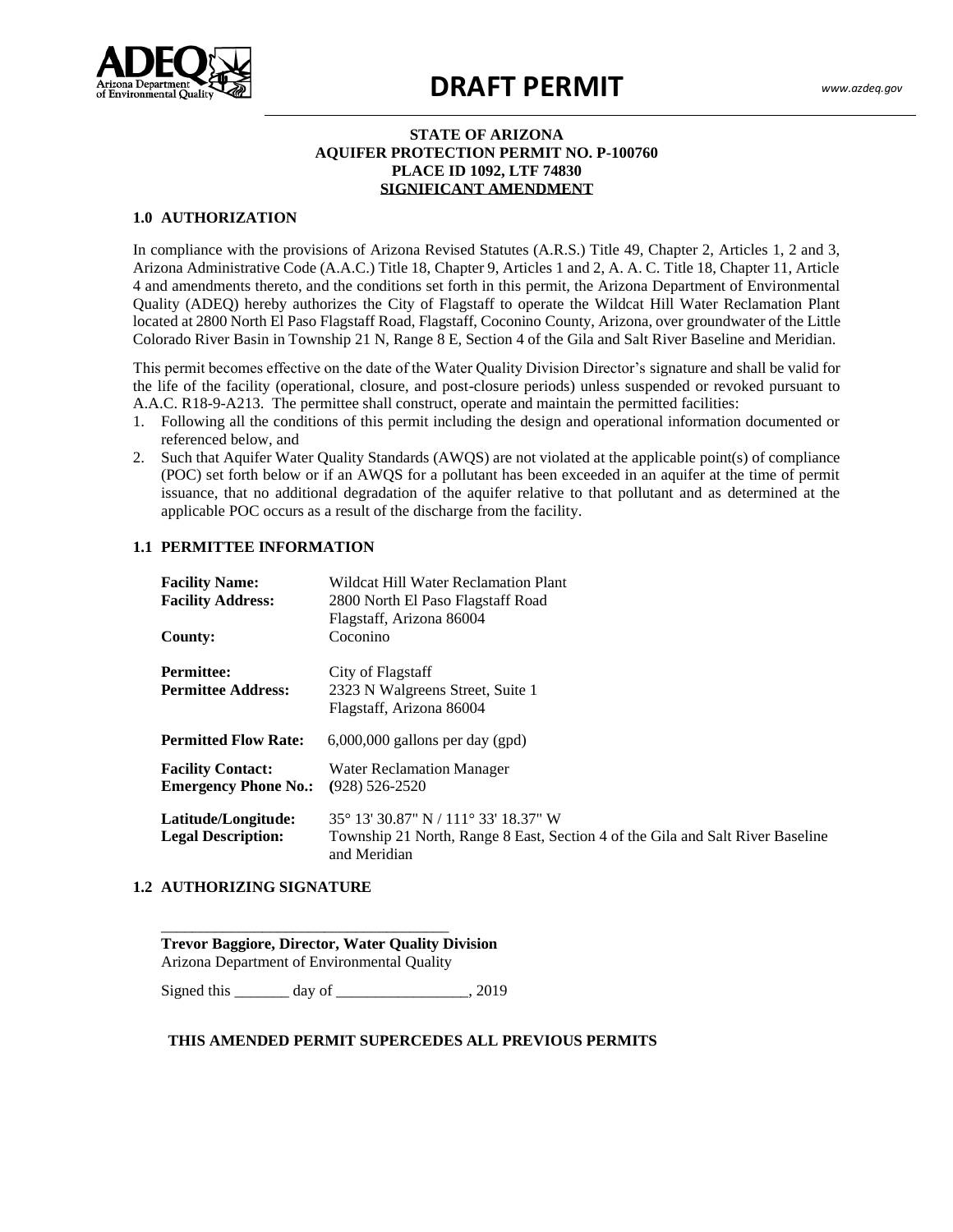

# **2.0 SPECIFIC CONDITIONS [A.R.S. §§ 49-203(4), 49-241(A)]**

## **2.1 Facility / Site Description [A.R.S. § 49-243(K)(8)]**

The permittee is authorized to operate the Wildcat Hill Water Reclamation Plant (WRP) with the capacity to collect and treat a maximum average monthly flow of 6.0 million gallons per day (mgd). The facility treats residential, commercial, and pre-treated industrial wastewater. The facility also accepts and treats biosolids from the City of Flagstaff Rio de Flag WRP. The treatment consists of an influent pump station, headworks with three automated mechanical bar screens with one manual backup bar screen and two grit removal chambers, four primary clarifiers, an Integrated Fixed-Film Activated Sludge (IFAS) treatment basin with an aeration and anoxic zone, five secondary clarifiers, two disc filters and/or three gravity sand filters, chlorination, de-chlorination, and an effluent pump station. The plant also maintains separate grease and septage receiving stations. Sludge from the Wildcat Hill WRP and the Rio de Flag WRP is pumped to disc thickener followed by two (2) anaerobic sludge digesters. Sludge is dewatered in geotextile tubes or two (2) clay-lined sludge stabilization basins. After dewatering, biosolids may be disposed at an adjacent, separately permitted surface disposal site or sludge may be hauled off-site for management or disposal in accordance with state and federal regulations.

Tertiary treated reclaimed water from the Wildcat Hill WRP is pumped to a reclaimed water system for beneficial use under a valid Type 3 Recycled Water Permit, or discharged to the Rio de Flag wash, Frances Short Pond, the Pine Canyon Golf Course Lakes, or to the Continental Golf Club Lakes under a valid AZPDES permits. The City of Flagstaff Rio de Flag WRP also contributes reclaimed water to the reclaimed water distribution system, and to Frances Short Pond and the Pine Canyon Golf Course Lakes (see APP No. P - 102421).

The Wildcat Hill WRP produces reclaimed water meeting Class A+ Reclaimed Water Standards (A.A.C. R18- 11, Article 3) which may be delivered for beneficial use under a valid reclaimed water permit (A.A.C. R18-9 Article 7). Chemical feed facilities are available to add coagulants or polymers to ensure that the filtered reclaimed water complies with the 24-hour turbidity requirements.

All industrial hookups and other non-residential hookups to the treatment system shall be authorized according to the applicable federal, state or local regulations.

#### Amendment Description

ADEQ reviewed and approved this permit amendment as follows:

- 1. Changed the monitoring frequency for Volatile Organic Compounds (VOCs) from semi-annually to annually except in Table 1A
- 2. Changed the AL and DL for Total Nitrogen to 8 mg/l and 10 mg/l from 'Reserved'.
- 3. In Table II for POC #1 (Sampling Point 6):
	- a) Changed monitoring frequency for Total Nitrogen, Nitrite-Nitrate, Nitrite as N, Total Kjeldahl Nitrogen (TKN), total coliform, and Groundwater Level from monthly to quarterly.
	- b) Changed monitoring frequency for metals and VOCs from semi-annually to annually.
	- c) Replaced Total Coliform with *E coli* as a quarterly monitoring parameter.
- 4. Removed Piezometer PZ-1 as a monitoring well and list it as a conceptual well.
- 5. Removed Sampling Point 7 from the Permit and include Groundwater Level Monitoring to Sampling Point 6 in Table II.
- 6. Changed Total Coliform and *E coli* units from CFU to MPN for Tables IA and IB.
- 7. Updated the closure and post closure cost.
- 8. Changed the Reclaimed Water Classification from Class A to Class A+
- 9. Approved the compliance schedule items #1 and #2 as required by previous permit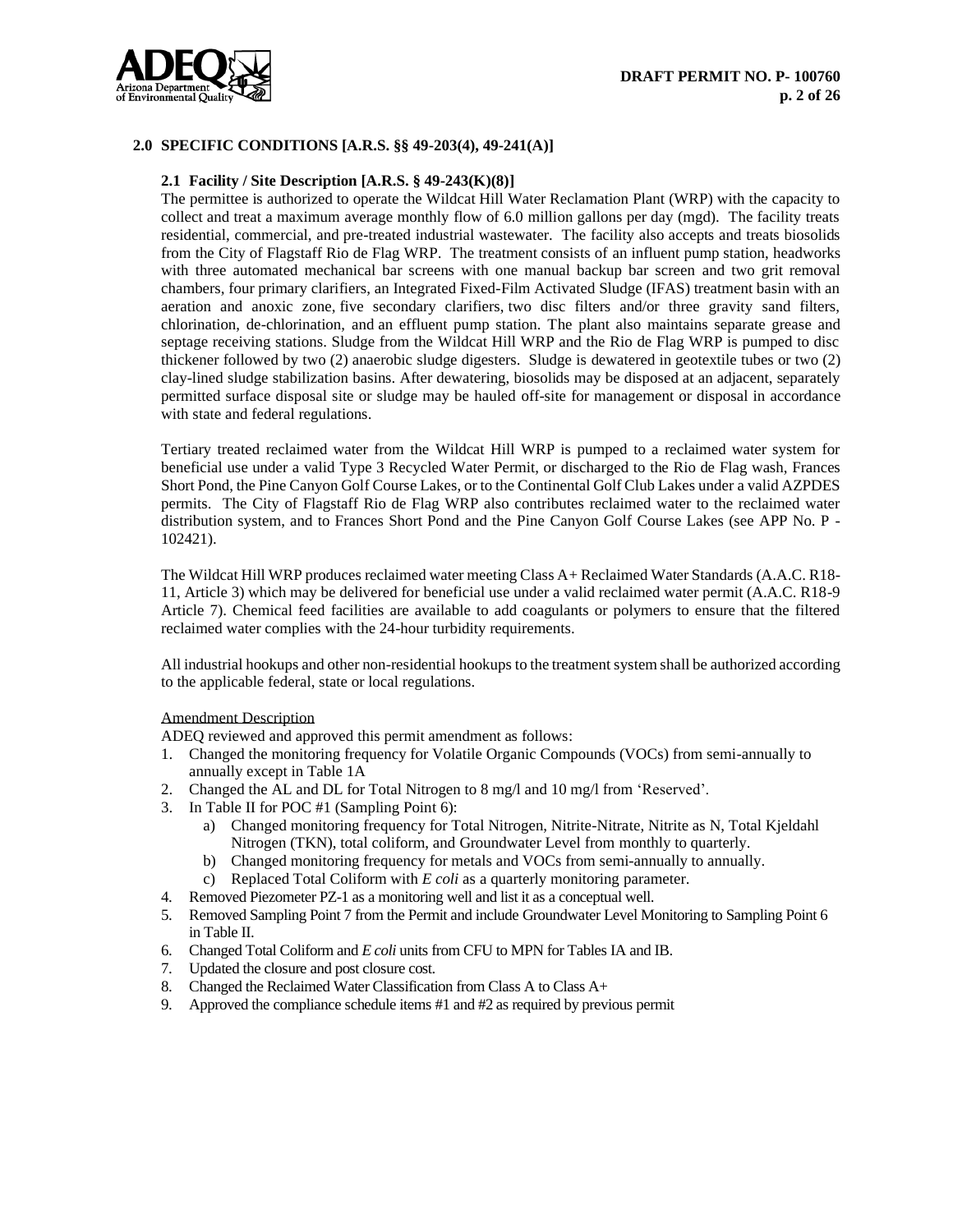

The site includes the following permitted discharging facilities:

| <b>Facility</b>                                                                                           | Latitude                | Longitude                  |
|-----------------------------------------------------------------------------------------------------------|-------------------------|----------------------------|
| Wildcat Hill WRP                                                                                          | 35° 13′ 30.87" N        | 111° 33' 18.37" W          |
| Sludge Stabilization Basin #1                                                                             | 35° 13' 11.98" N        | $111^{\circ}$ 33' 19.18" W |
| Sludge Stabilization Basin #2                                                                             | 35° 13' 11.76" N        | $111^{\circ}$ 33' 16.26" W |
| Discharge to the Rio de Flag wash (AZPDES)<br>#AZ0020427, Outfall #001)                                   | 35° 13′ 34.09″ N        | 111° 33' 13.84" W          |
| Discharge to Lake Humphrey at Continental Country<br>Club (AZPDES #AZ0025895, Outfall #002)               | $35^{\circ}$ 11' 53" N  | $111^{\circ}$ 35' 15.6" W  |
| Discharge to Lower Walnut Canyon Lake at<br>Continental Country Club (AZPDES #AZ0025895,<br>Outfall #003) | $35^{\circ}$ 12' 9.0" N | $111^{\circ}$ 34' 8.0" W   |
| Discharge to Whale Lake at Continental Country Club<br>(AZPDES #AZ0025895, Outfall #004)                  | 35° 12′ 27.4″ N         | 111° 33' 44.4" W           |

#### **Annual Registration Fee [A.R.S. § 49-242 and A.A.C. R18-14-104]**

The annual registration fee for this permit is payable to ADEQ each year. The permitted flow for fee calculation with an average annual daily flow of 6.0 million gallons per day (mgd). The permittee shall notify ADEQ of any change in the facility contact information according to Section 2.7.7.

#### **Financial Capability [A.R.S. § 49-243(N) and A.A.C. R18-9-A203 ]**

The permittee has demonstrated financial capability under A.R.S. § 49-243(N) and A.A.C. R18-9-A203. The estimated dollar amount for facility closure and post closure is \$1,936,938.00 (closure cost \$1,921,038.00 and post-closure cost \$15,900.00). The financial capability was demonstrated through A.A.C. R18-9-A203(B)(1) and (2).

#### **2.2 Best Available Demonstrated Control Technology (BADCT) [A.R.S. § 49-243(B) and A.A.C. R18-9-A202(A)(5)]**

The WRP is designed, constructed, operated, and maintained to meet the treatment performance criteria for existing facilities as specified in A.A.C. R18-9-B204. The facility shall meet the requirements for industrial pre-treatment as per A.A.C. R18-9-B204(B)(6)(b).

All industrial hookups and other non-residential hookups to the treatment system shall be authorized according to the applicable federal, state or local regulations.

# **2.2.1 Engineering Design**

The WRP was originally designed by Brad Hemken, Professional Engineer (P.E.), Black & Veatch, Inc. The treatment plant improvements approved in 2007 were designed as per the design report prepared and stamped, dated, and signed (sealed) by Brad Hemken, P.E., Black & Veatch, Inc. dated November 07, 2005 and subsequent sealed submittals that served as additions to the design report. The temporary geotextile dewatering unit was designed by Brian J. Bernard, P.E., Carollo Engineers; the design report was dated September 2013.

# **2.2.2 Site-specific Characteristics**

Not applicable.

# **2.2.3 Pre-operational Requirements**

Not applicable.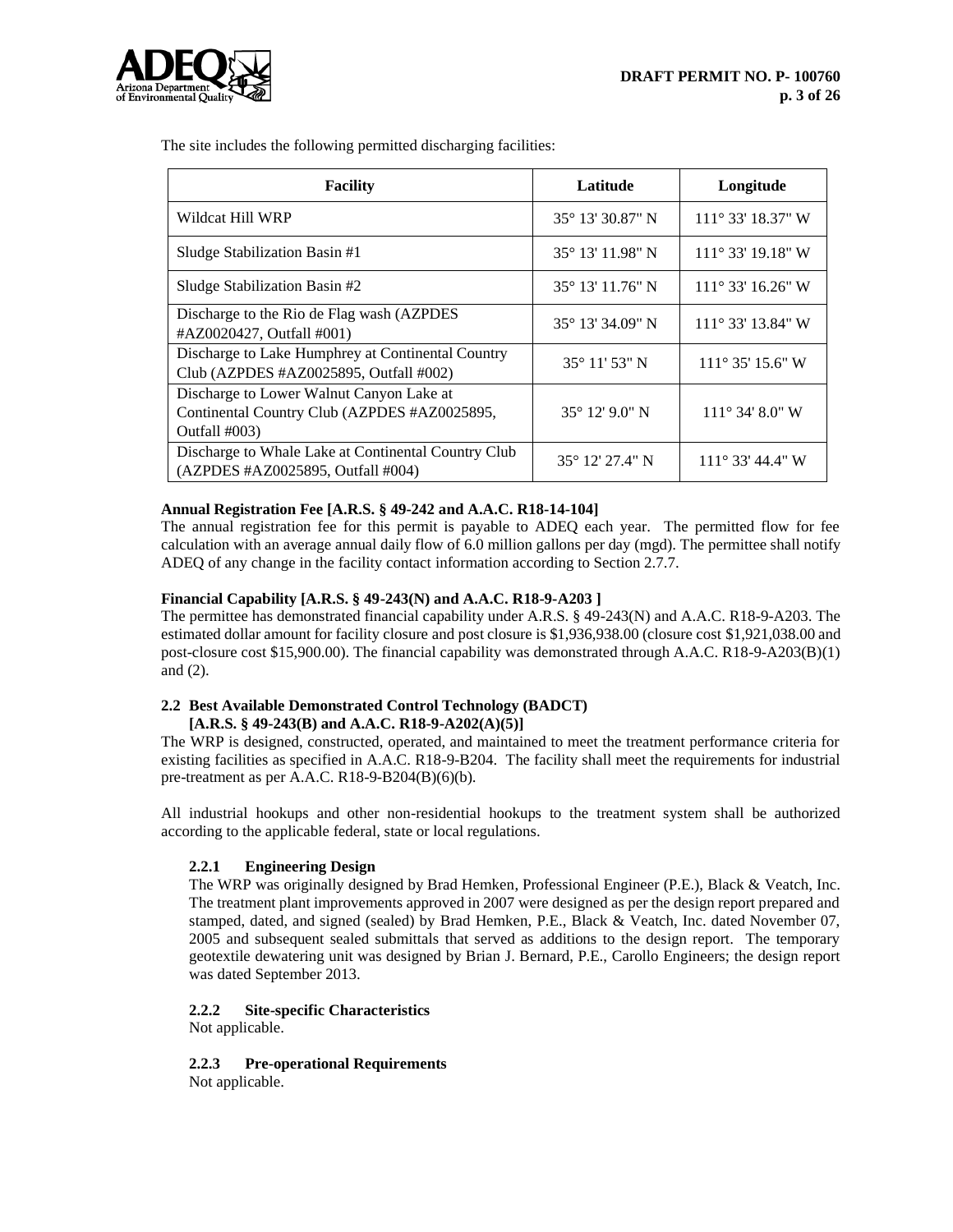

# **2.2.4 Operational Requirements**

- 1. The permittee shall maintain a copy of the up-to-date operations and maintenance manual at the treatment facility site at all times; the manual shall be available upon request during inspections by ADEQ personnel.
- 2. The pollution control structures shall be inspected for the items listed in Section 4.2, Table III Facility Inspection (Operational Monitoring).
- 3. If any damage of the pollution control structures is identified during inspection, proper repair procedures shall be performed. All repair procedures and materials used shall be documented in the facility log book as per Section 2.7.2 and reported to ADEQ in the event of a violation or exceedance as per Section 2.7.3.

# **2.2.5 Reclaimed Water Classification**

# **[A.A.C. R18-9- B701(C)(2)(a), A.A.C. R18-11-303 through 307]**

The treatment facility is designed to produce reclaimed water meeting the Class A+ Reclaimed Water Quality Standards (A.A.C. R18-11, Article 3) which may be used for any allowable Class A, B, or C use under a valid reclaimed water permit (A.A.C. R18-9, Article 7).

# **2.2.6 Certified Area-wide Water Quality Management Plan Conformance [A.A.C. R18-9-A201(B)(6)(a)]**

Facility operations must conform to the approved Certified Areawide Water Quality Management Plan according to the 208 consistency determination in place at the time of permit issuance.

#### **2.3 Discharge Limitations [A.R.S. §§ 49-201(14), 49-243 and A.A.C. R18-9-A205 (B)]**

- 1. The permittee is authorized to operate the facility with a maximum average annual flow of 6.0 mgd.
- 2. The permittee shall operate and maintain all permitted facilities to prevent unauthorized discharges pursuant to A.R.S. § 49-201(12) resulting from failure or bypassing of applicable BADCT.
- 3. Specific discharge limitations are listed in Section 4.2, Tables IA and IB.

#### **2.4 Point of Compliance (POC) [A.R.S. § 49-244]**

The Points of Compliance (POC) have been established at the following locations:

| $POC$ #            | <b>POC</b> Location                                                              | Latitude                   | Longitude                   |
|--------------------|----------------------------------------------------------------------------------|----------------------------|-----------------------------|
| (existing<br>well) | Approximately 500 feet northeast of the WRP                                      | $35^{\circ}$ 13' 36.087" N | $111^{\circ}$ 33' 12.481" W |
| (conceptual)       | Approximately 1800 feet east of Whale Lake at<br><b>Continental Country Club</b> | 35° 13′ 35.82″ N           | $111^{\circ}$ 33' 12.76" W  |
| 3<br>(conceptual)  | Approximately 500 feet northeast of the WRP<br>(Piezometer 1)                    | 35° 13′ 35.82" N           | 111° 33' 12.76" W           |

Groundwater monitoring is required at POC 1 (ADWR Well No. 55-223712). POC 1 monitors potential impacts to the aquifer from the discharge of effluent from AZPDES Outfall #1 (AZPDES Permit No. AZ0020427). Groundwater monitoring at POC 2 and POC 3 (conceptual) is not required at the time of permit issuance.

The Director may designate additional points of compliance if information on groundwater gradients or groundwater usage indicates the need.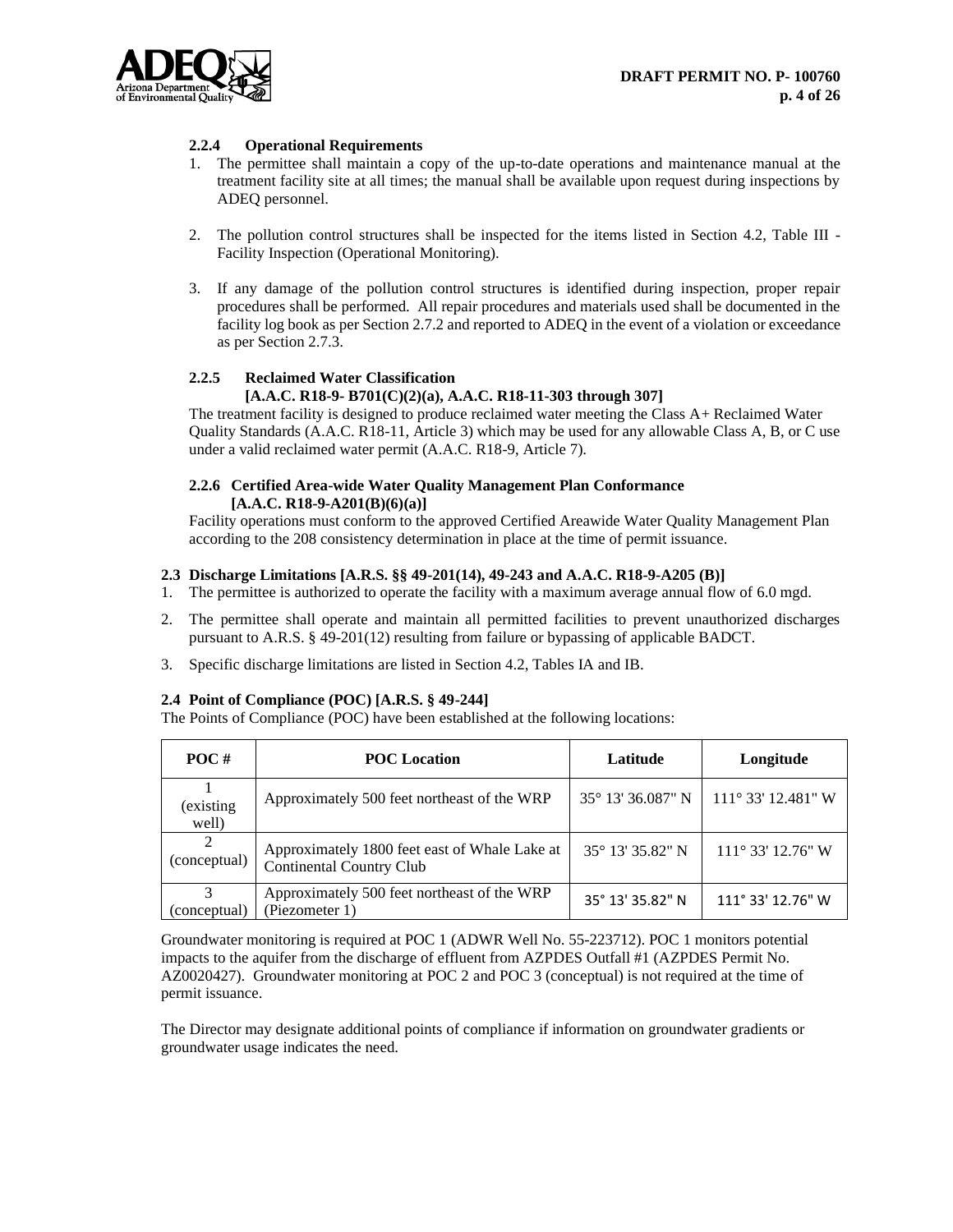

# **2.5 Monitoring Requirements [A.R.S. § 49-243(K)(1), A.A.C. R18-9-A206(A)]**

Unless otherwise specified in this permit, all monitoring required in this permit shall continue for the duration of the permit, regardless of the status of the facility. Unless otherwise provided, monitoring shall commence the first full monitoring period following permit issuance. All sampling, preservation and holding times shall be in accordance with currently accepted standards of professional practice. Trip blanks, equipment blanks and duplicate samples shall also be obtained, and Chain-of-Custody procedures shall be followed, in accordance with currently accepted standards of professional practice. Copies of laboratory analyses and Chain-of-Custody forms shall be maintained at the permitted facility. Upon request, these documents shall be made immediately available for review by ADEQ personnel.

# **2.5.1 Pre-Operational Monitoring**

Not required under the terms of this permit.

# **2.5.2 Routine Discharge Monitoring**

The permittee shall monitor the effluent according to Section 4.2, Table IA. Representative samples of the wastewater shall be collected at the discharge point to the Rio de Flag Wash.

# **2.5.3 Reclaimed Water Monitoring**

The permittee shall monitor the reclaimed water for the parameters listed under Section 4.2, Table IB in addition to the routine discharge monitoring parameters listed in Section 4.2, Table IA. Representative samples of the reclaimed water shall be collected at the discharge point to the Rio de Flag Wash.

# **2.5.4 Facility / Operational Monitoring**

Operational monitoring inspections shall be conducted according to Section 4.2, Table III.

If any damage of the pollution control structures is identified during inspection, proper repair procedures shall be performed. All repair procedures and materials used shall be documented in the facility log book as per Section 2.7.2 and reported to ADEQ in case of a violation or exceedance as per Section 2.7.3.

# **2.5.5 Groundwater Monitoring and Sampling Protocols**

The permittee shall monitor the groundwater according to Section 4.2, Table II.

Static water levels shall be measured and recorded prior to sampling. Wells shall be purged of at least three borehole volumes (as calculated using the static water level) or until field parameters (pH, temperature, conductivity) are stable, whichever represents the greater volume. If evacuation results in the well going dry, the well shall be allowed to recover to 80 percent of the original borehole volume, or for 24 hours, whichever is shorter, prior to sampling. If after 24 hours there is not sufficient water for sampling, the well shall be recorded as "dry" for the monitoring event. An explanation for reduced pumping volumes, a record of the volume pumped, and modified sampling procedures shall be reported and submitted with the SMRF.

The permittee may conduct the sampling using the low-flow purging method as described in the Arizona Water Resources Research Center, March 1995 *Field Manual for Water Quality Sampling*. The well must be purged until indicator parameters stabilize. Indicator parameters shall include dissolved oxygen, turbidity, pH, temperature, and conductivity.

# **2.5.5.1 Point of Compliance (POC) Well Replacement**

In the event that one or more of the designated POC wells should become unusable or inaccessible due to damage, exceedance of an alert level (AL) for water level as required by Section 2.6.2.3.4(3), or any other event, a replacement POC well shall be constructed and installed upon approval by ADEQ. If the replacement well is fifty feet or less from the original well, the ALs and/or aquifer quality limits (AQLs) calculated for the designated POC well shall apply to the replacement well.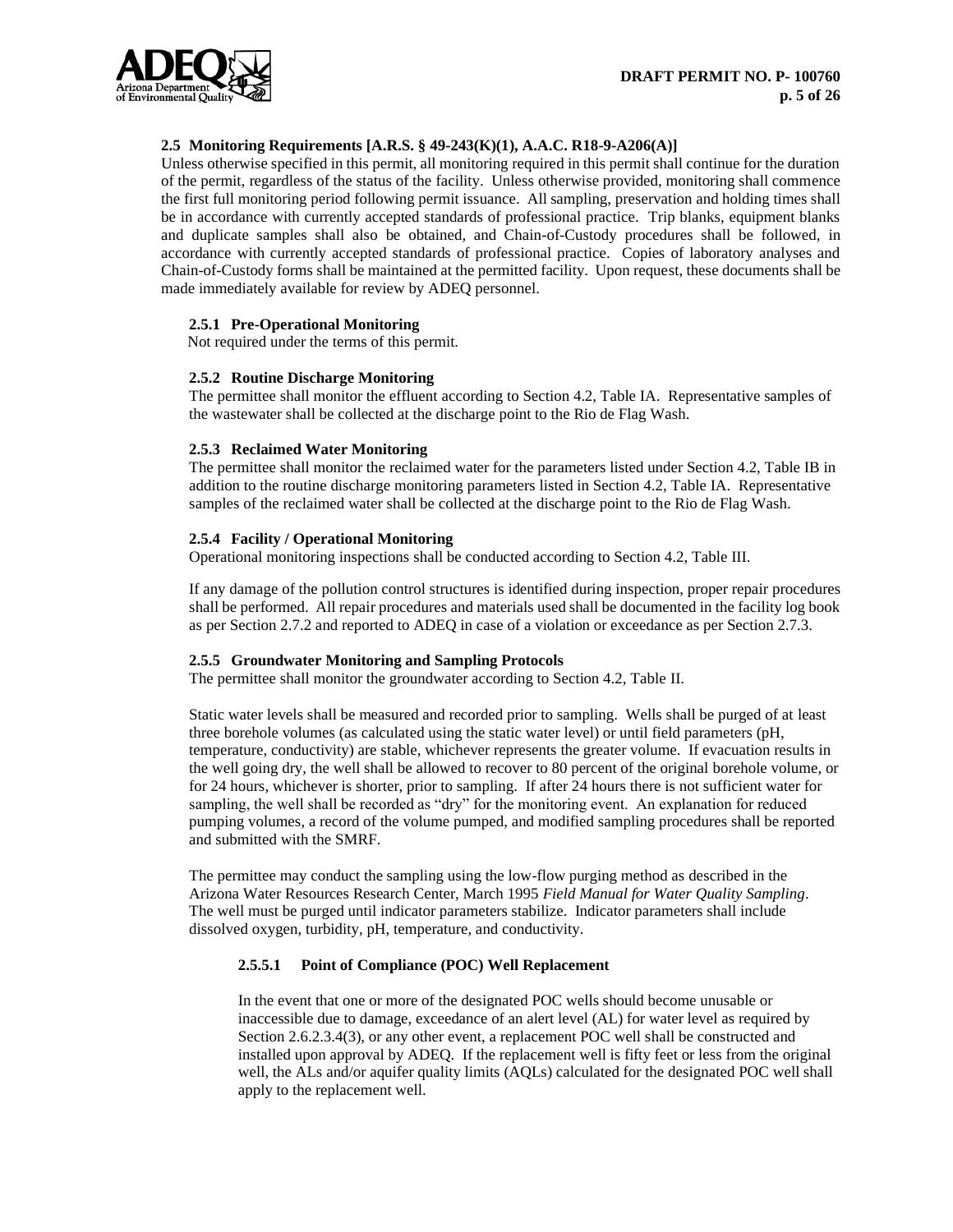

# **2.5.6 Surface Water Monitoring and Sampling Protocols**

Routine surface water monitoring is not required under the terms of this permit.

#### **2.5.7 Analytical Methodology**

All samples collected for compliance monitoring shall be analyzed using Arizona state-approved methods. If no state-approved method exists, then any appropriate EPA-approved method shall be used. Regardless of the method used, the detection limits must be sufficient to determine compliance with the regulatory limits of the parameters specified in this permit. Analyses shall be performed by a laboratory licensed by the Arizona Department of Health Services, Office of Laboratory Licensure and Certification. For results to be considered valid, all analytical work shall meet quality control standards specified in the approved methods. A list of state-certified laboratories in Arizona can be obtained at the address below:

> Arizona Department of Health Services Office of Laboratory Licensure and Certification 250 North 17th Avenue Phoenix, Arizona 85007 Phone: (602) 364-0720

#### **2.5.8 Installation and Maintenance of Monitoring Equipment**

Monitoring equipment required by this permit shall be installed and maintained so that representative samples required by the permit can be collected. If new groundwater wells are determined to be necessary, the construction details shall be submitted to the Groundwater Protection Value Stream for approval prior to installation and the permit shall be amended to include any new monitoring points.

#### **2.6 Contingency Plan Requirements**

**[A.R.S. § 49-243(K)(3), (K)(7) and A.A.C. R18-9-A204 and R18-9-A205]**

#### **2.6.1 General Contingency Plan Requirements**

At least one copy of this permit and the approved contingency and emergency response plan shall be maintained at the location where day-to-day decisions regarding the operation of the facility are made. The permittee shall be aware of and follow the contingency and emergency plans.

Any AL exceedance, or violation of an AQL, DL, or other permit condition shall be reported to ADEQ following the reporting requirements in Section 2.7.3.

Some contingency actions involve verification sampling. Verification sampling shall consist of the first follow-up sample collected from a location that previously indicated a violation or the exceedance of an AL. Collection and analysis of the verification sample shall use the same protocols and test methods to analyze for the pollutant or pollutants that exceeded an AL or violated an AQL or DL. The permittee is subject to enforcement action for the failure to comply with any contingency actions in this permit. Where verification sampling is specified in this permit, it is the option of the permittee to perform such sampling. If verification sampling is not conducted within the timeframe allotted, ADEQ and the permittee shall presume the initial sampling result to be confirmed as if verification sampling had been conducted. The permittee is responsible for compliance with contingency plans relating to the exceedance of an AL or violation of a DL, AQL or any other permit condition.

#### **2.6.2 Exceeding of Alert Levels and Performance Levels**

#### **2.6.2.1 Exceeding of Performance Levels Set for Operational Conditions**

1. For freeboard operational performance levels, the permittee shall comply with the requirements as specified in Section 4.2, Table III (Facility Inspections) to prevent the overtopping of an impoundment or sludge drying bed. If an impoundment or sludge drying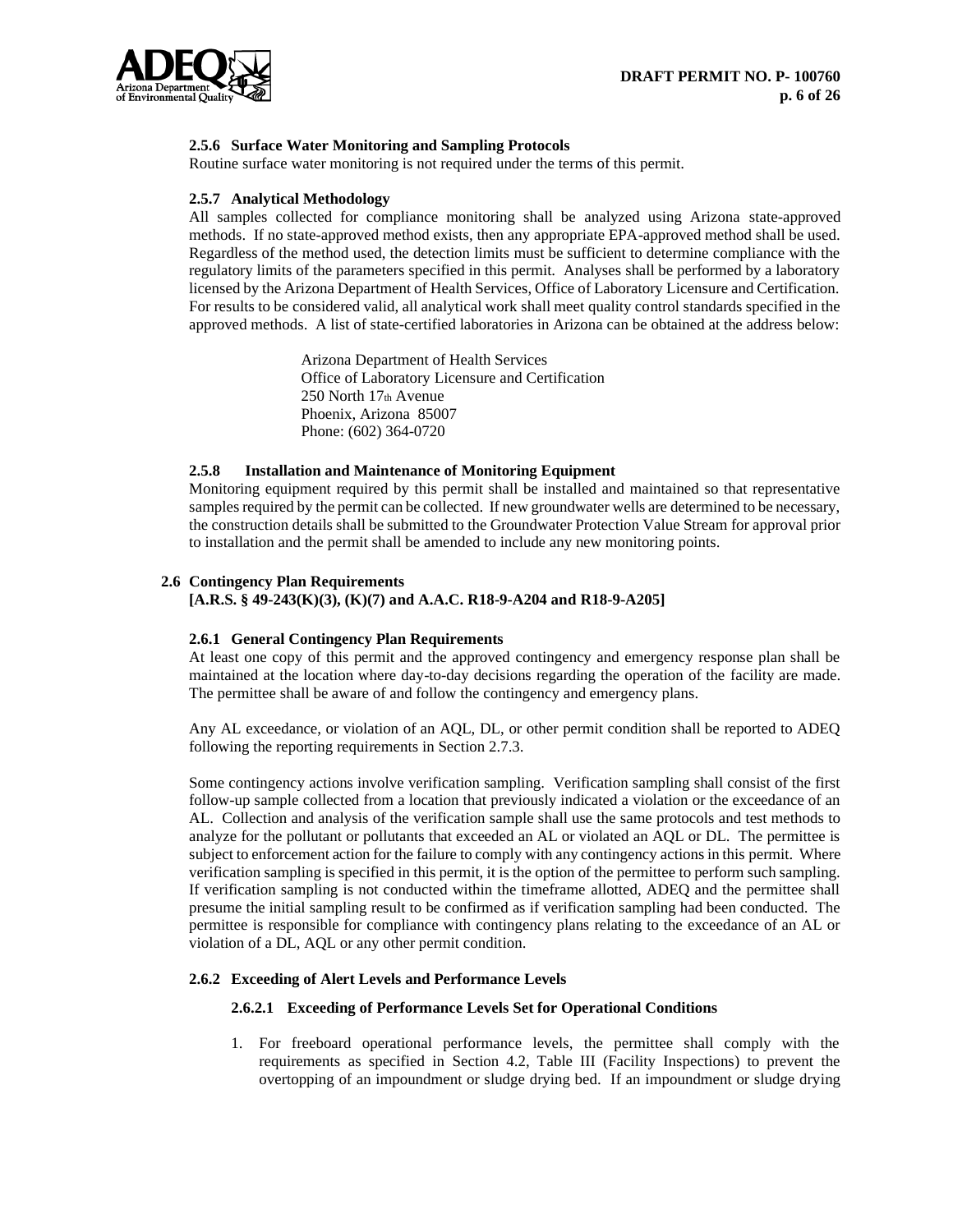

bed is overtopped, the permittee shall follow the requirements in Section 2.6.5.3 and the reporting requirements of Section 2.7.3.

- 2. If an operational performance level set in Section 4.2, Table III has been exceeded the permittee shall:
	- a. Notify the Groundwater Protection Value Stream within five (5) days of becoming aware of the exceedance.
	- b. Submit a written report to the Groundwater Protection Value Stream within 30 days after becoming aware of the exceedance. The report shall document all of the following:
		- (1) A description of the exceedance and the cause of the exceedance;
		- (2) The period of the exceedance, including exact date(s) and time(s), if known, and the anticipated time period during which the exceedance is expected to continue;
		- (3) Any action taken or planned to mitigate the effects of the exceedance or spill, or to eliminate or prevent recurrence of the exceedance or spill;
		- (4) Any monitoring activity or other information which indicates that any pollutants would be reasonably expected to cause a violation of an AWQS; and
		- (5) Any malfunction or failure of pollution control devices or other equipment or process.
- 3. The facility is no longer on alert status once the operational indicator no longer indicates that a performance level is being exceeded. The permittee shall, however, complete all tasks necessary to return the facility to its pre-alert operating condition.

# **2.6.2.2 Exceeding of Alert Levels (ALs) Set for Discharge Monitoring**

- 1. If an AL set in Section 4.2, Table IA has been exceeded, the permittee shall immediately investigate to determine the cause. The investigation shall include the following:
	- a. Inspection, testing, and assessment of the current condition of all treatment or pollutant discharge control systems that may have contributed to the exceedance;
	- b. Review of recent process logs, reports, and other operational control information to identify any unusual occurrences; and
	- c. If the investigation procedures indicated in (a) and (b) above fail to reveal the cause of the exceedance, the permittee shall sample individual waste streams composing the wastewater for the parameter(s) in question, if necessary to identify the cause of the exceedance.
- 2. The permittee shall initiate actions identified in the approved contingency plan referenced in Section 5.0 and specific contingency measures identified in Section 2.6 to resolve any problems identified by the investigation which may have led to the AL exceedance. To implement any other corrective action the permittee shall obtain prior approval from ADEQ according to Section 2.6.6.
- 3. Within thirty days of an AL exceedance, the permittee shall submit the laboratory results to the Groundwater Protection Value Stream along with a summary of the findings of the investigation, the cause of the exceedance, and actions taken to resolve the problem.
- 4. Upon review of the submitted report, the Department may amend the permit to require additional monitoring, increased frequency of monitoring, amendments to permit conditions or other actions.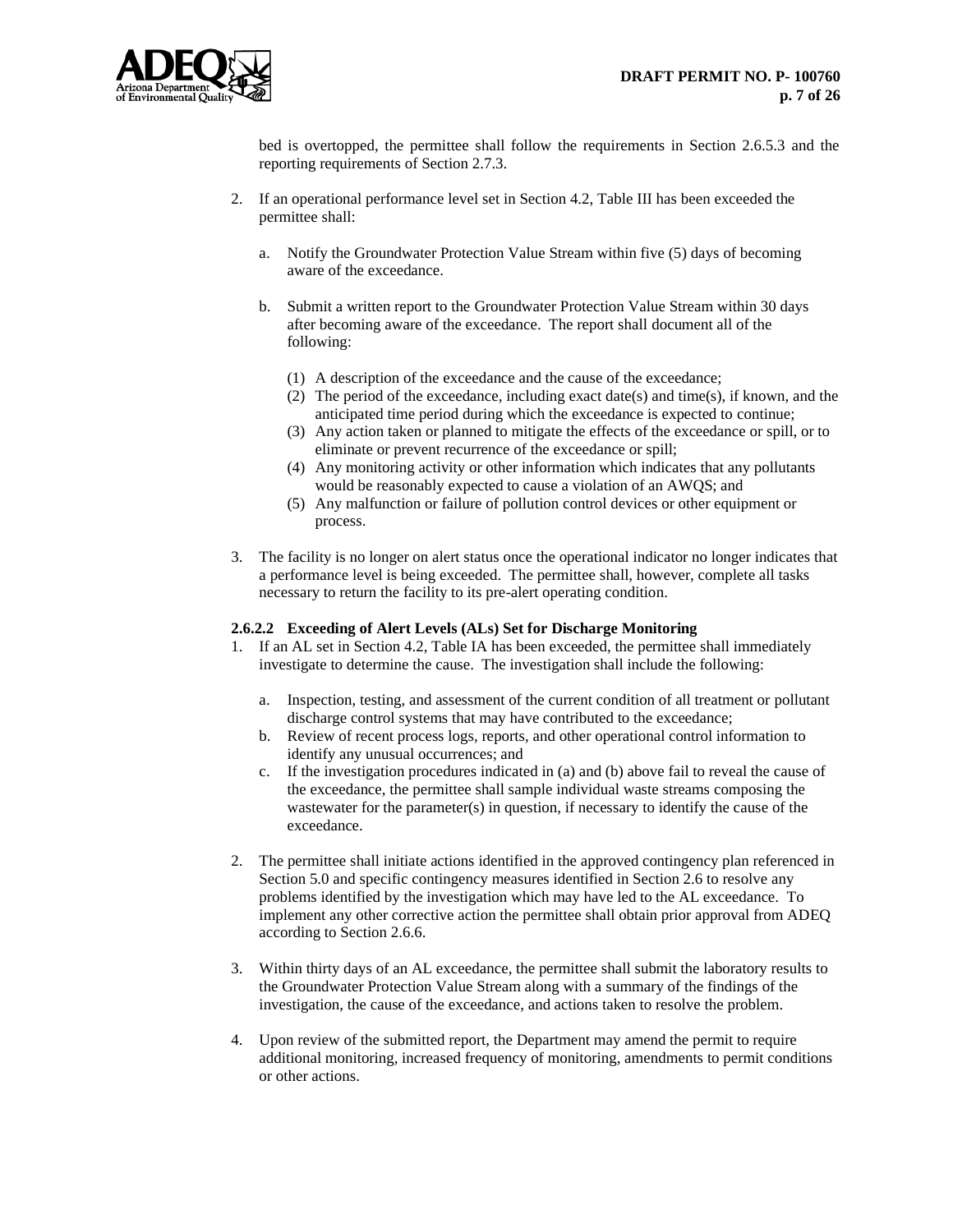

# **2.6.2.2.1 Exceeding Permit Flow Limit**

If the AL for average monthly flow in Section 4.2, Table IA has been exceeded, the permittee shall submit an application to the Groundwater Protection Value Stream for a permit amendment to expand the treatment facility, or submit a report detailing the reasons an expansion is not necessary. Acceptance of the report instead of an application for amendment requires ADEQ approval.

# **2.6.2.3 Exceeding of Alert Levels in Groundwater Monitoring**

## **2.6.2.3.1 Alert Levels for Indicator Parameters**

No ALs have been established for indicator parameters.

#### **2.6.2.3.2 Alert Levels for Pollutants with Numeric Aquifer Water Quality Standards**

- 1. In the case of an exceedance of an AL for a pollutant set in Section 4.2, Table II, the permittee may conduct verification sampling within five (5) days of becoming aware of the exceedance. The permittee may use results of another sample taken between the date of the last sampling event and the date of receiving the result as verification.
- 2. If verification sampling confirms the AL exceedance or if the permittee opts not to perform verification sampling, then the permittee shall increase the frequency of monitoring for the pollutants set in Section 4.2, Table II as follows:

| Specified Monitoring Frequency | Monitoring Frequency for AL |
|--------------------------------|-----------------------------|
| (Section 4.2, Table II)        | Exceedance                  |
| Daily                          | Daily                       |
| Weekly                         | Daily                       |
| Monthly                        | Weekly                      |
| <b>Ouarterly</b>               | Monthly                     |
| Semi-annually                  | <b>Ouarterly</b>            |
| Annually                       | Ouarterly                   |

In addition, the permittee shall immediately initiate an investigation of the cause of the AL exceedance, including inspection of all discharging units and all related pollution control devices, review of any operational and maintenance practices that might have resulted in an unexpected discharge, and hydrologic review of groundwater conditions including upgradient water quality.

- 3. The permittee shall initiate actions identified in the approved contingency plan referenced in Section 5.0 and specific contingency measures identified in Section 2.6 to resolve any problems identified by the investigation which may have led to an AL exceedance. To implement any other corrective action the permittee shall obtain prior approval from ADEQ according to Section 2.6.6. Alternatively, the permittee may submit a technical demonstration, subject to written approval by the Groundwater Protection Value Stream, that although an AL has been exceeded, pollutants are not reasonably expected to cause a violation of an AQL. The demonstration may propose a revised AL or monitoring frequency for approval in writing by the Groundwater Protection Value Stream.
- 4. Within 30 days after confirmation of an AL exceedance, the permittee shall submit the laboratory results to the Groundwater Protection Value Stream along with a summary of the findings of the investigation, the cause of the exceedance, and actions taken to resolve the problem.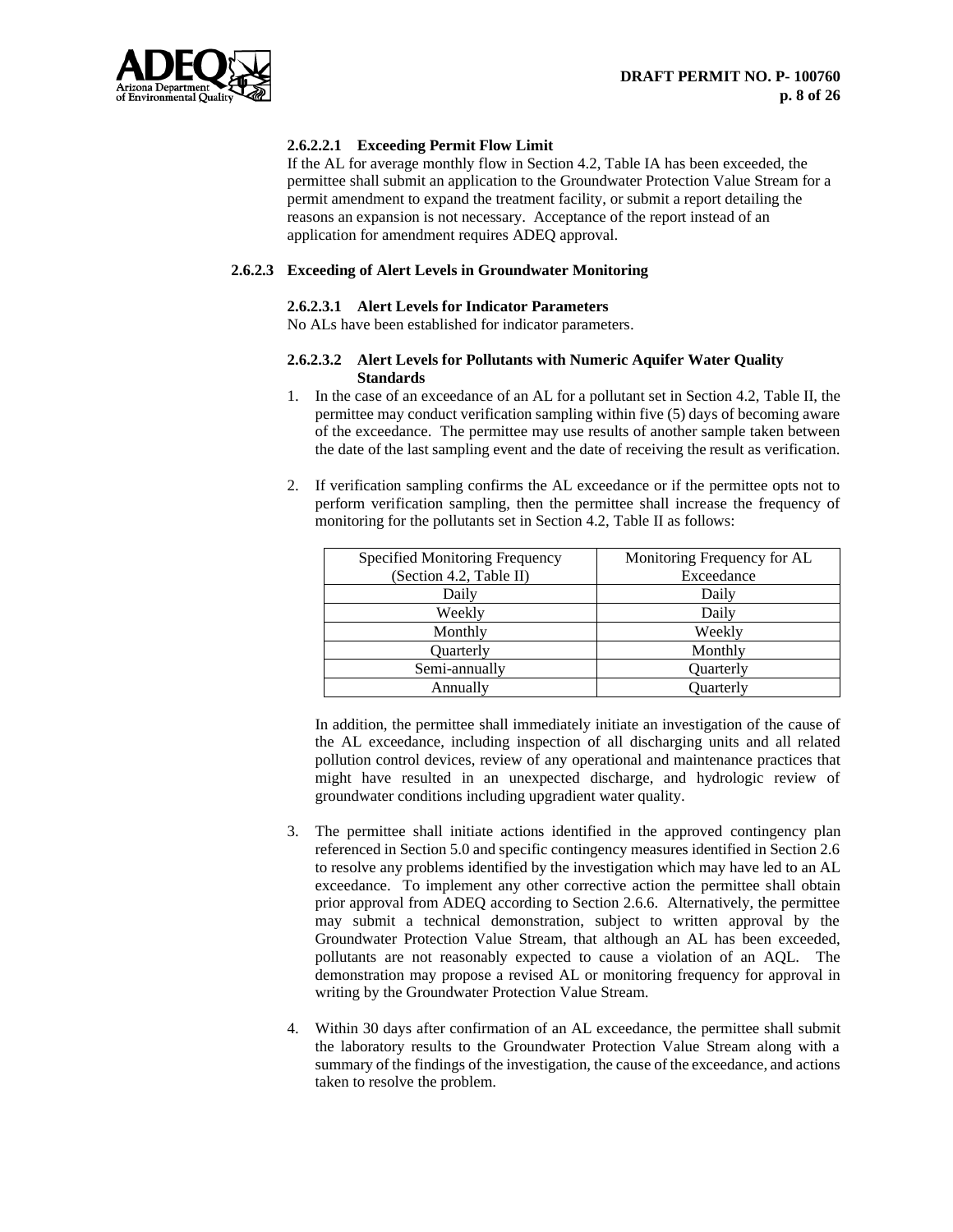

- 5. Upon review of the submitted report, the Department may amend the permit to require additional monitoring, increased frequency of monitoring, amendments to permit conditions or other actions.
- 6. The increased monitoring required as a result of an AL exceedance may be reduced to the monitoring frequency in Section 4.2, Table II, if the results of four sequential sampling events demonstrate that no parameters exceed the AL.
- 7. If the increased monitoring required as a result of an AL exceedance continues for more than six (6) sequential sampling events, the permittee shall submit a second report documenting an investigation of the continued AL exceedance within 30 days of the receipt of laboratory results of the sixth sampling event.

# **2.6.2.3.3 Alert Levels to Protect Downgradient Users from Pollutants Without Numeric Aquifer Water Quality Standards**

Not required at time of issuance.

# **2.6.2.3.4 Alert Level for Groundwater Level**

Not required at time of issuance.

#### **2.6.3 Discharge Limit Violation**

- 1. If a DL set in Section 4.2, Tables IA or IB has been violated, the permittee shall immediately investigate to determine the cause. The investigation shall include the following:
	- a. Inspection, testing, and assessment of the current condition of all treatment or pollutant discharge control systems that may have contributed to the violation;
	- b. Review of recent process logs, reports, and other operational control information to identify any unusual occurrences;
	- c. If the investigation procedures indicated in (a) and (b) above fail to reveal the cause of the violation, the permittee shall sample individual waste streams composing the wastewater for the parameters in violation, as necessary to identify the cause of the violation.

The permittee shall submit a report to the Groundwater Protection Value Stream according to Section 2.7.3, which includes a summary of the findings of the investigation, the cause of the violation, and actions taken to resolve the problem. The permittee shall consider and ADEQ may require corrective action that may include control of the source of discharge, cleanup of affected soil, surface water or groundwater, notification of downstream or downgradient users who may be directly affected by the discharge, and mitigation of the impact of pollutants on existing uses of the aquifer. Corrective actions shall either be specifically identified in this permit, included in an ADEQ-approved contingency plan, or separately approved according to Section 2.6.6.

2. Upon review of the submitted report, the Department may amend the permit to require additional monitoring, increased frequency of monitoring, amendments to permit conditions, or other actions.

# **2.6.4 Aquifer Quality Limit Violation**

- 1. If an AQL set in Section 4.2, Table II has been exceeded, the permittee may conduct verification sampling within five (5) days of becoming aware of the exceedance. The permittee may use results of another sample taken between the date of the last sampling event and the date of receiving the result as verification.
- 2. If the verification sampling confirms the AL exceedance or if the permittee opts not to perform verification sampling, then the permittee shall increase the frequency of monitoring for the pollutants set in Section 4.2, Table II as follows: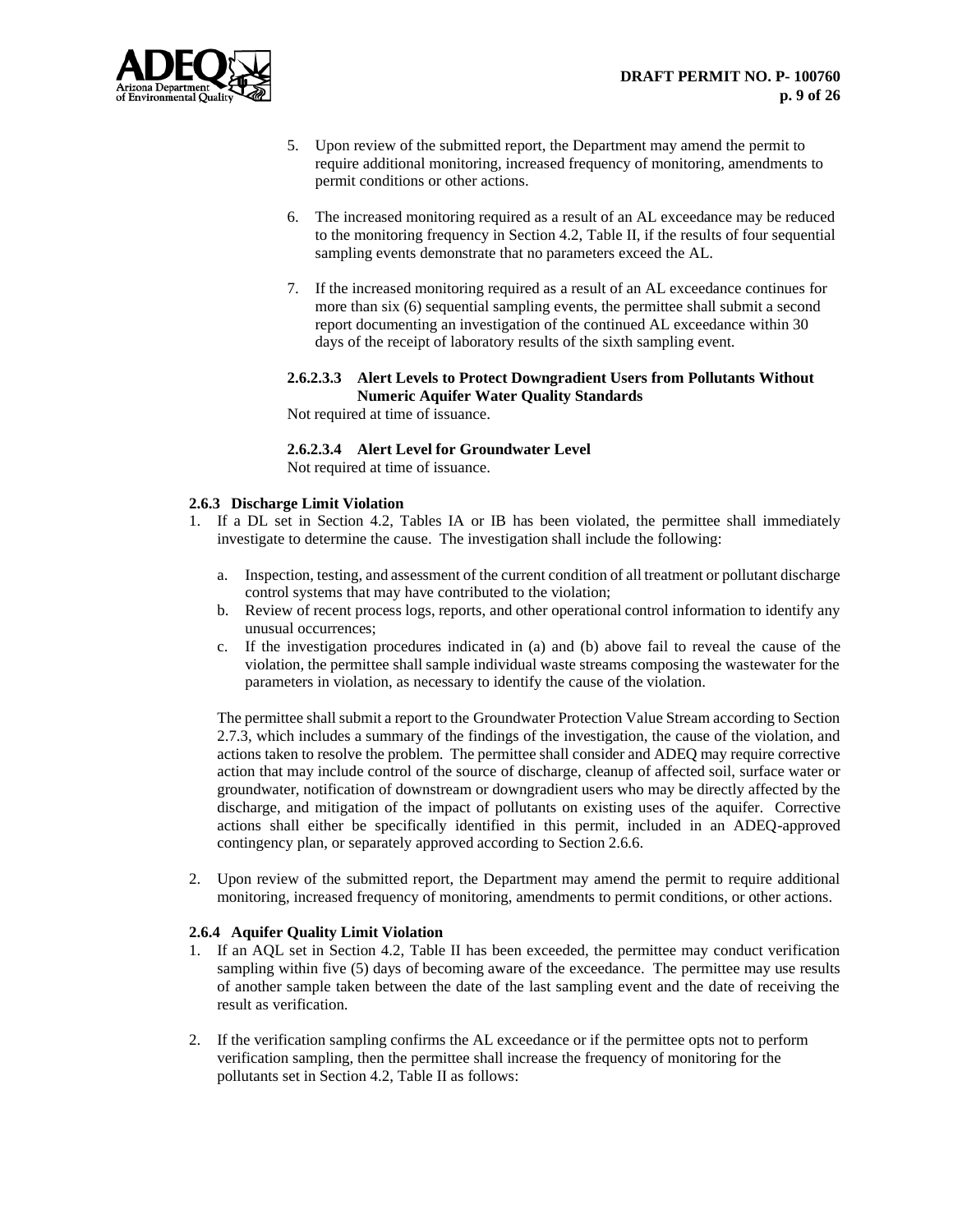

| Specified Monitoring Frequency<br>(Section 4.2, Table II) | Monitoring Frequency for AQL<br>Exceedance |
|-----------------------------------------------------------|--------------------------------------------|
| Daily                                                     | Daily                                      |
| Weekly                                                    | Daily                                      |
| Monthly                                                   | Weekly                                     |
| Quarterly                                                 | Monthly                                    |
| Semi-annually                                             | Quarterly                                  |
| Annually                                                  | Quarterly                                  |

In addition, the permittee shall immediately initiate an investigation of the cause of the AL exceedance, including inspection of all discharging units and all related pollution control devices, review of any operational and maintenance practices that might have resulted in an unexpected discharge, and hydrologic review of groundwater conditions including upgradient water quality.

- 3. The permittee shall initiate actions identified in the approved contingency plan referenced in Section 5.0 and specific contingency measures identified in Section 2.6 to resolve any problems identified by the investigation which may have led to an AL exceedance. To implement any other corrective action the permittee shall obtain prior approval from ADEQ according to Section 2.6.6. Alternatively, the permittee may submit a technical demonstration, subject to written approval by the Groundwater Protection Value Stream, that although an AL has been exceeded, pollutants are not reasonably expected to cause a violation of an AQL. The demonstration may propose a revised AL or monitoring frequency for approval in writing by the Groundwater Protection Value Stream.
- 4. Within 30 days after confirmation of an AL exceedance, the permittee shall submit the laboratory results to the Groundwater Protection Value Stream along with a summary of the findings of the investigation, the cause of the exceedance, and actions taken to resolve the problem.
- 5. Upon review of the submitted report, the Department may amend the permit to require additional monitoring, increased frequency of monitoring, amendments to permit conditions or other actions.
- 6. The increased monitoring required as a result of an AL exceedance may be reduced to the monitoring frequency in Section 4.2, Table II if the results of four sequential sampling events demonstrate that no parameters exceed the AL.
- 7. If the increased monitoring required as a result of an AL exceedance continues for more than six (6) sequential sampling events, the permittee shall submit a second report documenting an investigation of the continued AL exceedance within 30 days of the receipt of laboratory results of the sixth sampling event.

# **2.6.5 Emergency Response and Contingency Requirements for Unauthorized Discharges pursuant to A.R.S. § 49-201(12) and pursuant to A.R.S. § 49-241**

# **2.6.5.1 Duty to Respond**

The permittee shall act immediately to correct any condition resulting from a discharge pursuant to A.R.S. § 49-201(12) if that condition could pose an imminent and substantial endangerment to public health or the environment.

# **2.6.5.2 Discharge of Hazardous Substances or Toxic Pollutants**

In the event of any unauthorized discharge pursuant to A.R.S. **§** 49-201(12) of suspected hazardous substances (A.R.S. **§** 49-201(19)) or toxic pollutants (A.R.S. **§** 49-243(I)) on the facility site, the permittee shall promptly isolate the area and attempt to identify the discharged material. The permittee shall record information, including name, nature of exposure and follow-up medical treatment, if necessary, on persons who may have been exposed during the incident. The permittee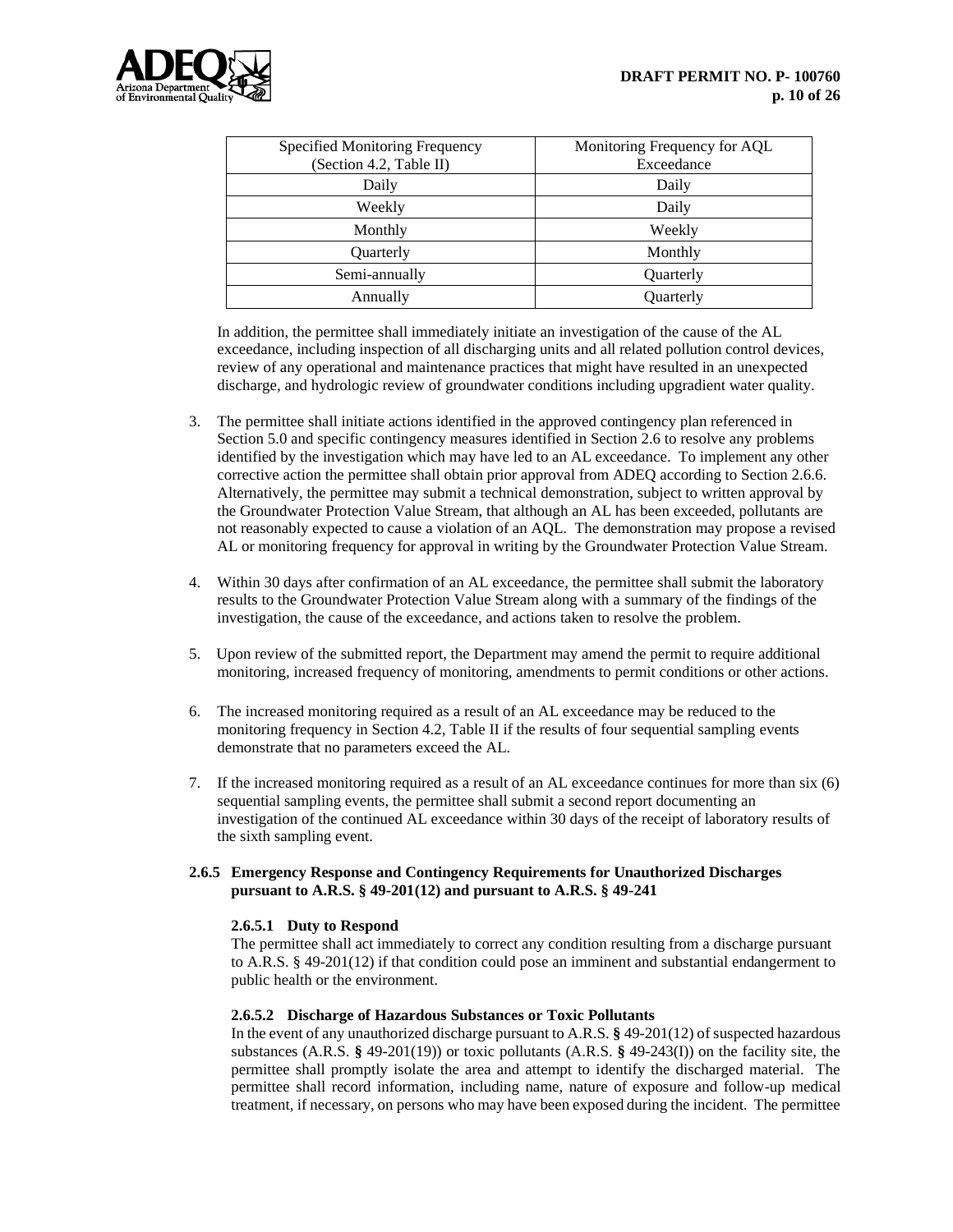

shall notify the Groundwater Protection Value Stream within 24 hours of discovering the discharge of hazardous material which (a) has the potential to cause an AWQS or AQL exceedance, or (b) could pose an endangerment to public health or the environment.

#### **2.6.5.3 Discharge of Non-hazardous Materials**

In the event of any unauthorized discharge pursuant to A.R.S. **§** 49-201(12) of non-hazardous materials from the facility, the permittee shall promptly attempt to cease the discharge and isolate the discharged material. Discharged material shall be removed and the site cleaned up as soon as possible. The permittee shall notify the Groundwater Protection Value Stream within 24 hours of discovering the discharge of non-hazardous material which has the potential to cause an AQL exceedance, or could pose an endangerment to public health or the environment.

#### **2.6.5.4 Reporting Requirements**

The permittee shall submit a written report for any unauthorized discharges reported under Sections 2.6.5.2 and 2.6.5.3 to the Groundwater Protection Value Stream within 30 days of the discharge or as required by subsequent ADEQ action. The report shall summarize the event, including any human exposure, and facility response activities and include all information specified in Section 2.7.3. If a notice is issued by ADEQ subsequent to the discharge notification, any additional information requested in the notice shall also be submitted within the time frame specified in the notice. Upon review of the submitted report, ADEQ may require additional monitoring or corrective actions.

#### **2.6.6 Corrective Actions**

Specific contingency measures identified in Section 2.6 have already been approved by ADEQ and do not require written approval to implement.

With the exception of emergency response actions taken under Section 2.6.5, the permittee shall obtain written approval from the Groundwater Protection Value Stream prior to implementing a corrective action to accomplish any of the following goals in response to exceedance of an AL or violation of an AQL, DL, or other permit condition:

- 1. Control of the source of an unauthorized discharge;
- 2. Soil cleanup;
- 3. Cleanup of affected surface waters;
- 4. Cleanup of affected parts of the aquifer;
- 5. Mitigation to limit the impact of pollutants on existing uses of the aquifer.

Within 30 days of completion of any corrective action, the operator shall submit to the Groundwater Protection Value Stream, a written report describing the causes, impacts, and actions taken to resolve the problem.

#### **2.7 Reporting and Recordkeeping Requirements [A.R.S. § 49-243(K)(2) and A.A.C. R18-9-A206(B) and R18-9-A207]**

# **2.7.1 Self-Monitoring Report Form**

- 1. The permittee shall complete the Self-Monitoring Reporting Forms (SMRFs) through the myDEQ online reporting system.
- 2. The permittee shall complete the SMRF to the extent that the information reported may be entered on the form. If no information is required during a reporting period, the permittee shall enter "not required" on the form, include an explanation.
- 3. The tables contained in Section 4.2 list the monitoring parameters and the frequencies for reporting results on the SMRF: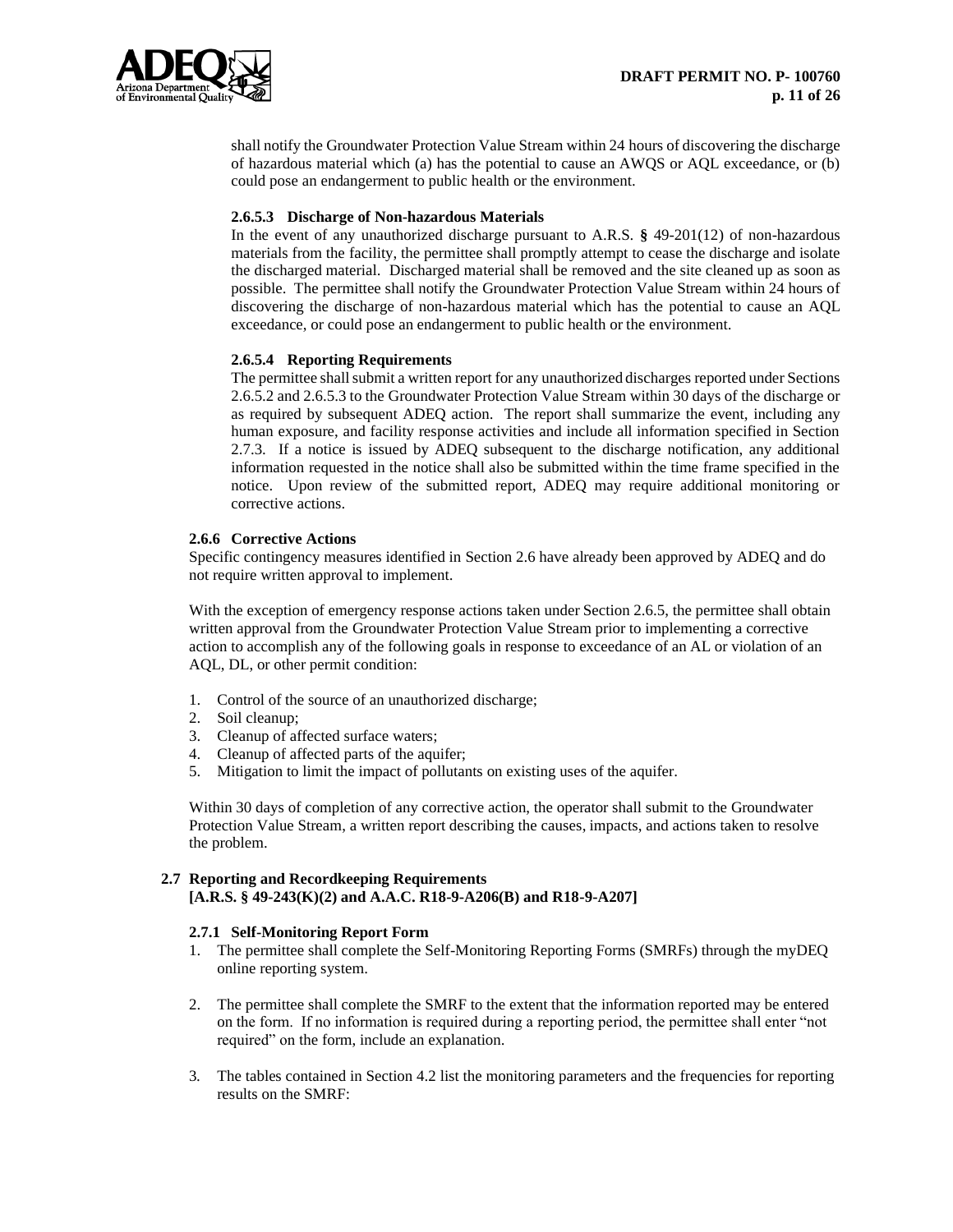

- Table IA, Discharge Monitoring
- Table IB, Reclaimed Water Monitoring
- Table II, Groundwater Monitoring (POC #1)

The parameters listed in the above-identified tables from Section 4.2 are the only parameters for which SMRF reporting is required.

# **2.7.2 Operation Inspection / Log Book Recordkeeping**

A signed copy of this permit shall be maintained at all times at the location where day-to-day decisions regarding the operation of the facility are made. A log book (paper copies, forms, or electronic data) of the inspections and measurements required by this permit shall be maintained at the location where dayto-day decisions are made regarding the operation of the facility. The log book shall be retained for ten years from the date of each inspection, and upon request, the permit and the log book shall be made immediately available for review by ADEQ personnel. The information in the log book shall include, but not be limited to, the following information as applicable:

- 1. Name of inspector;
- 2. Date and time inspection was conducted;
- 3. Condition of applicable facility components;
- 4. Any damage or malfunction, and the date and time any repairs were performed;
- 5. Documentation of sampling date and time; and
- 6. Any other information required by this permit to be entered in the log book.
- 7. Monitoring records for each measurement shall comply with A.A.C. R18-9-A206(B)

#### **2.7.3 Permit Violation and Alert Level Status Reporting**

- 1. The permittee shall notify the Groundwater Protection Value Stream in writing within five days (except as provided in Section 2.6.5) of becoming aware of a violation of any permit condition, discharge limitation, or of an AL exceedance.
- 2. The permittee shall submit a written report to the Groundwater Protection Value Stream within 30 days of becoming aware of the violation of any permit condition, AQL, or DL. The report shall document all of the following:
	- a. Identification and description of the permit condition for which there has been a violation and a description of the cause;
	- b. The period of violation including exact date(s) and time(s), if known, and the anticipated time period during which the violation is expected to continue;
	- c. Any corrective action taken or planned to mitigate the effects of the violation, or to eliminate or prevent a recurrence of the violation;
	- d. Any monitoring activity or other information which indicates that any pollutants would be reasonably expected to cause a violation of an AWQS;
	- e. Proposed changes to the monitoring which include changes in constituents or increased frequency of monitoring; and
	- f. Description of any malfunction or failure of pollution control devices or other equipment or processes.

# **2.7.4 Operational, Other or Miscellaneous Reporting**

The permittee shall record the information as required in Section 4.2, Table III in the facility log book as per Section 2.7.2, and report to the Groundwater Protection Value Stream any violations or exceedances as per Section 2.7.3.

If the treatment facility is classified for reclaimed water under this permit, the permittee shall submit the reclaimed water monitoring results and flow volumes to any of the following in accordance with A.A.C.  $R18-9-B701(C)(2)(c)$ :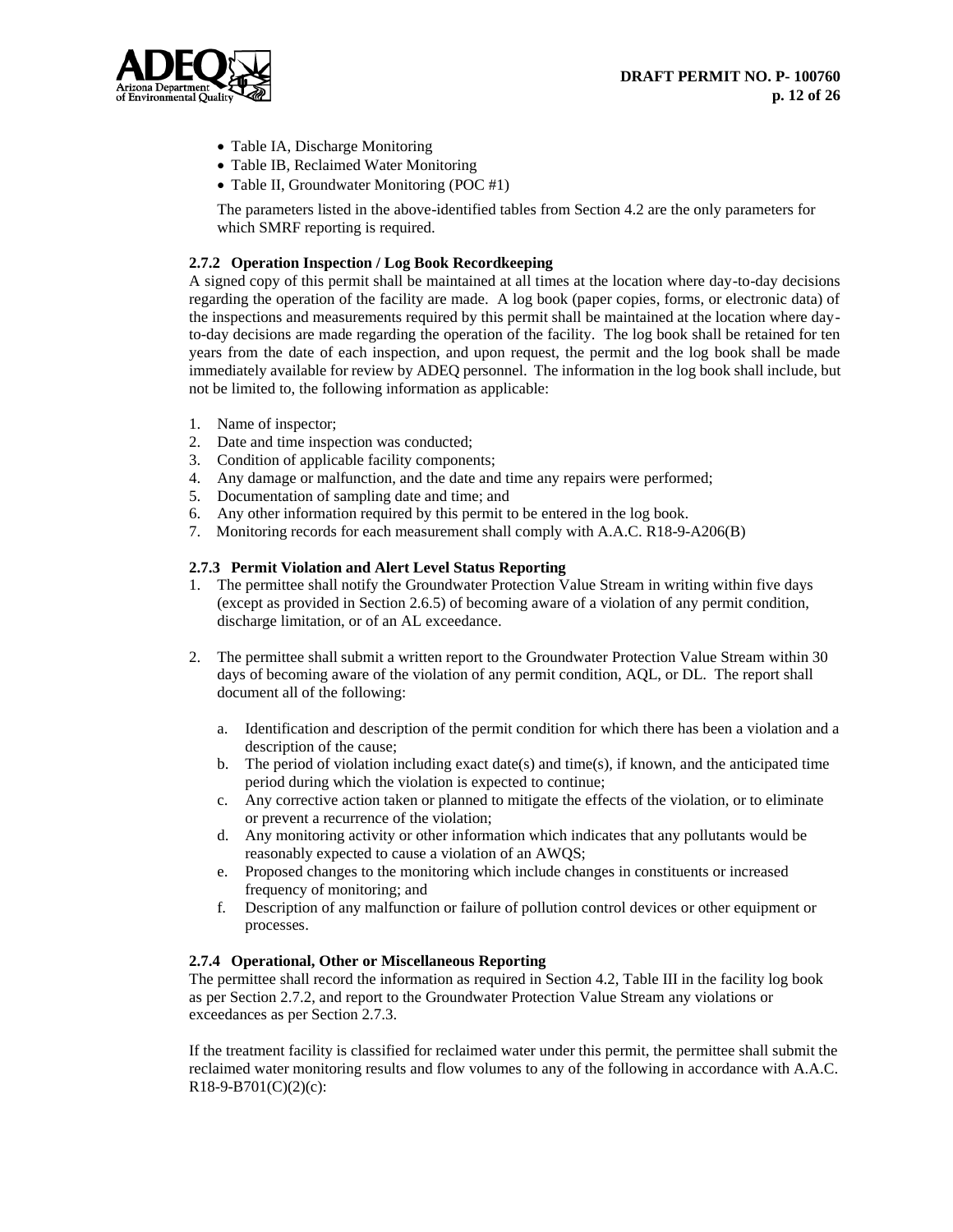

- 1. Any reclaimed water agent who has contracted for delivery of reclaimed water from the permittee; and
- 2. Any end user who has not waived interest in receiving this information.

# **2.7.5 Reporting Location**

All Self-Monitoring Report Forms (SMRFs) shall be submitted through the myDEQ portal accessible on the ADEQ website at: <http://www.azdeq.gov/welcome-mydeq>

All other documents required by this permit to be submitted to the Groundwater Protection Value Stream shall be directed to:

Arizona Department of Environmental Quality Groundwater Protection Value Stream Mail Code 5415B-3 1110 West Washington Street Phoenix, Arizona 85007 Phone (602) 771-4999

#### **2.7.6 Reporting Deadline**

The following table lists the quarterly report due dates:

| <b>Monitoring conducted during quarter:</b> | <b>Quarterly Report due by:</b> |
|---------------------------------------------|---------------------------------|
| January-March                               | April 30                        |
| April-June                                  | July 30                         |
| July-September                              | October 30                      |
| October-December                            | January 30                      |

#### **2.7.7 Changes to Facility Information in Section 1.0**

The Groundwater Protection Value Stream shall be notified within ten days of any change of facility information including Facility Name, Permittee Name, Mailing or Street Address, Facility Contact Person, or Emergency Telephone Number.

#### **2.8 Temporary Cessation [A.R.S. § 49-243(K)(8) and A.A.C. R18-9-A209(A)]**

The permittee shall give written notice to the Groundwater Protection Value Stream before ceasing operation of the facility for a period of 60 days or greater. The permittee shall take the following measures upon temporary cessation:

- 1. If applicable, direct the wastewater flows from the facility to another state-approved wastewater treatment facility;
- 2. Correct the problem that caused the temporary cessation of the facility; and
- 3. Notify the Groundwater Protection Value Stream with a monthly facility status report describing the activities conducted on the treatment facility to correct the problem.
- 4. Submittal of Self-Monitoring Report Forms (SMRFs) is still required; report "temporary cessation" in the comment section.

At the time of notification the permittee shall submit for ADEQ approval a plan for maintenance of discharge control systems and for monitoring during the period of temporary cessation. Immediately following ADEQ approval, the permittee shall implement the approved plan. If necessary, ADEQ shall amend permit conditions to incorporate conditions to address temporary cessation. During the period of temporary cessation, the permittee shall provide written notice to the Groundwater Protection Value Stream of the operational status of the facility every three years. If the permittee intends to permanently cease operation of any facility, the permittee shall submit closure notification, as set forth in Section 2.9 below.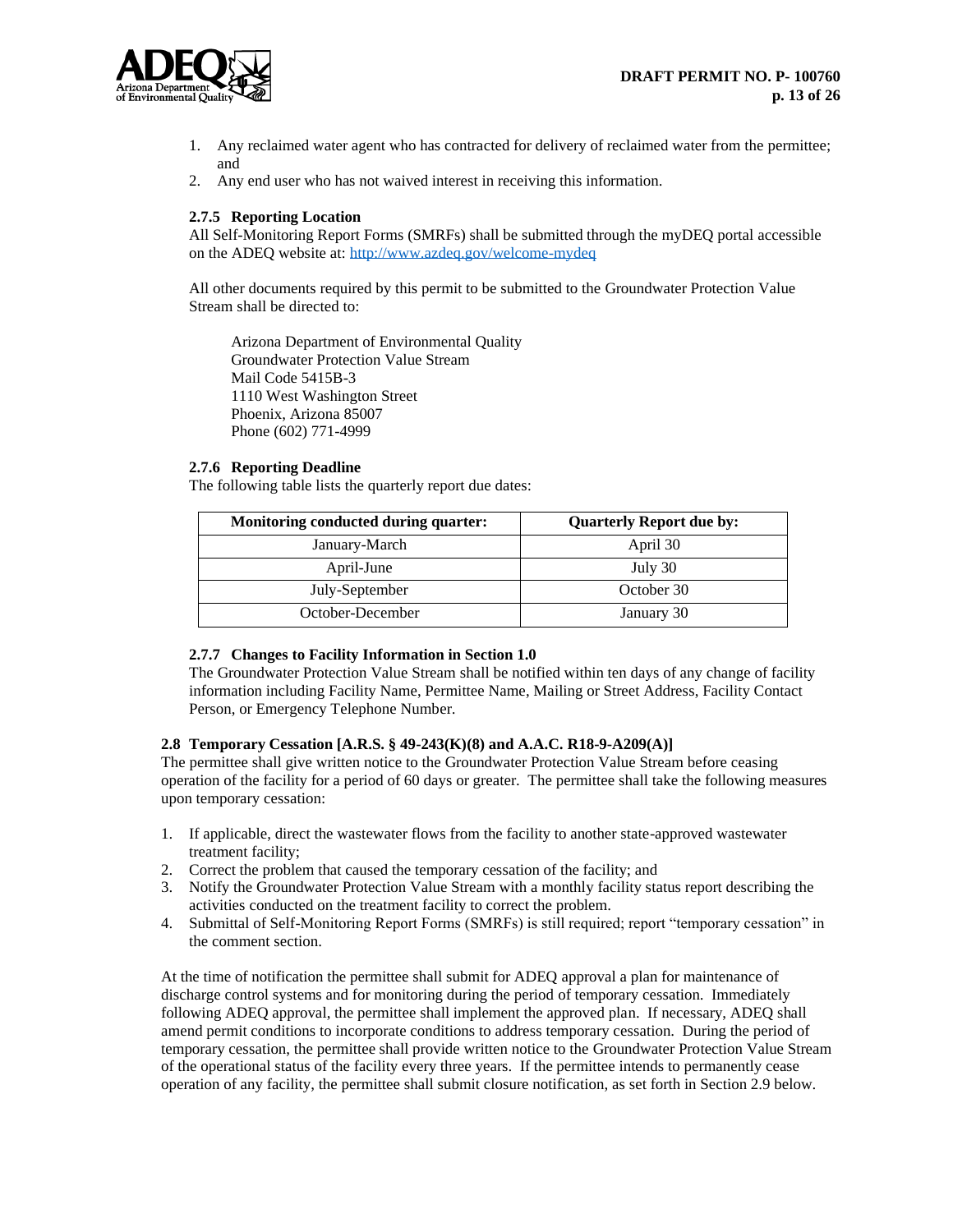

# **2.9 Closure [A.R.S. §§ 49-243(K)(6), 49-252 and A.A.C. R18-9-A209(B)]**

For a facility addressed under this permit, the permittee shall give written notice of closure to the Groundwater Protection Value Stream of the intent to cease operation without resuming activity for which the facility was designed or operated. Submittal of SMRFs is still required; report "closure in process" in the comment section.

#### **2.9.1 Closure Plan**

Within 90 days following notification of closure, the permittee shall submit for approval to the Groundwater Protection Value Stream, a closure plan which meets the requirements of A.R.S. § 49-252 and A.A.C. R18-9-A209(B)(3).

If the closure plan achieves clean-closure immediately, ADEQ shall issue a letter of approval to the permittee. If the closure plan contains a schedule for bringing the facility to a clean-closure configuration at a future date, ADEQ may incorporate any part of the schedule as an amendment to this permit.

#### **2.9.2 Closure Completion**

Upon completion of closure activities, the permittee shall give written notice to the Groundwater Protection Value Stream indicating that the approved closure plan has been implemented fully and providing supporting documentation to demonstrate that clean-closure has been achieved (soil sample results, verification sampling results, groundwater data, as applicable). If clean-closure has been achieved, ADEQ shall issue a letter of approval to the permittee at that time. If any of the following conditions apply, the permittee shall follow the terms of post-closure stated in this permit:

- 1. Clean-closure cannot be achieved at the time of closure notification or within one year thereafter under a diligent schedule of closure actions;
- 2. Further action is necessary to keep the facility in compliance with the AWQS at the applicable POC;
- 3. Continued action is required to verify that the closure design has eliminated discharge to the extent intended;
- 4. Remediation or mitigation measures are necessary to achieve compliance with Title 49, Ch. 2; and
- 5. Further action is necessary to meet property use restrictions.

#### **2.10 Post-closure [A.R.S. §§ 49-243(K)(6), 49-252 and A.A.C. R18-9-A209(C)]**

Post-closure requirements shall be established based on a review of facility closure actions and will be subject to review and approval by the Groundwater Protection Value Stream.

In the event clean-closure cannot be achieved pursuant to A.R.S. § 49-252, the permittee shall submit for approval to the Groundwater Protection Value Stream a post-closure plan that addresses post-closure maintenance and monitoring actions at the facility. The post-closure plan shall meet all requirements of A.R.S. §§ 49-201(30) and 49-252 and A.A.C. R18-9-A209(C). Upon approval of the post-closure plan, this permit shall be amended or a new permit shall be issued to incorporate all post-closure controls and monitoring activities of the post-closure plan.

# **2.10.1 Post-Closure Plan**

A specific post-closure plan may be required upon the review of the closure plan.

#### **2.10.2 Post-Closure Completion**

Not required at the time of permit issuance.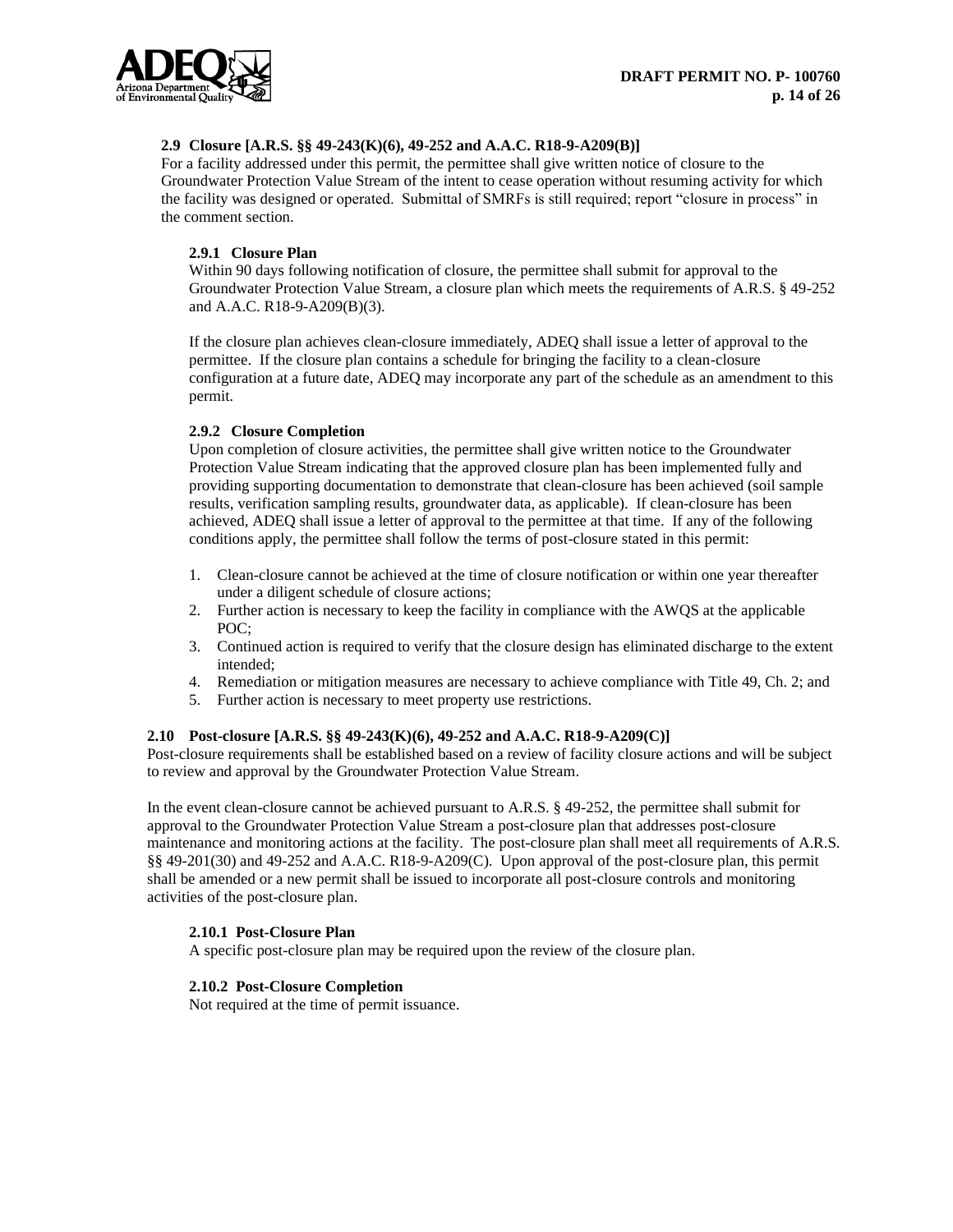

# **3.0 COMPLIANCE SCHEDULE [A.R.S. § 49-243(K)(5) and A.A.C. R18-9-A208]**

Not applicable at permit issuance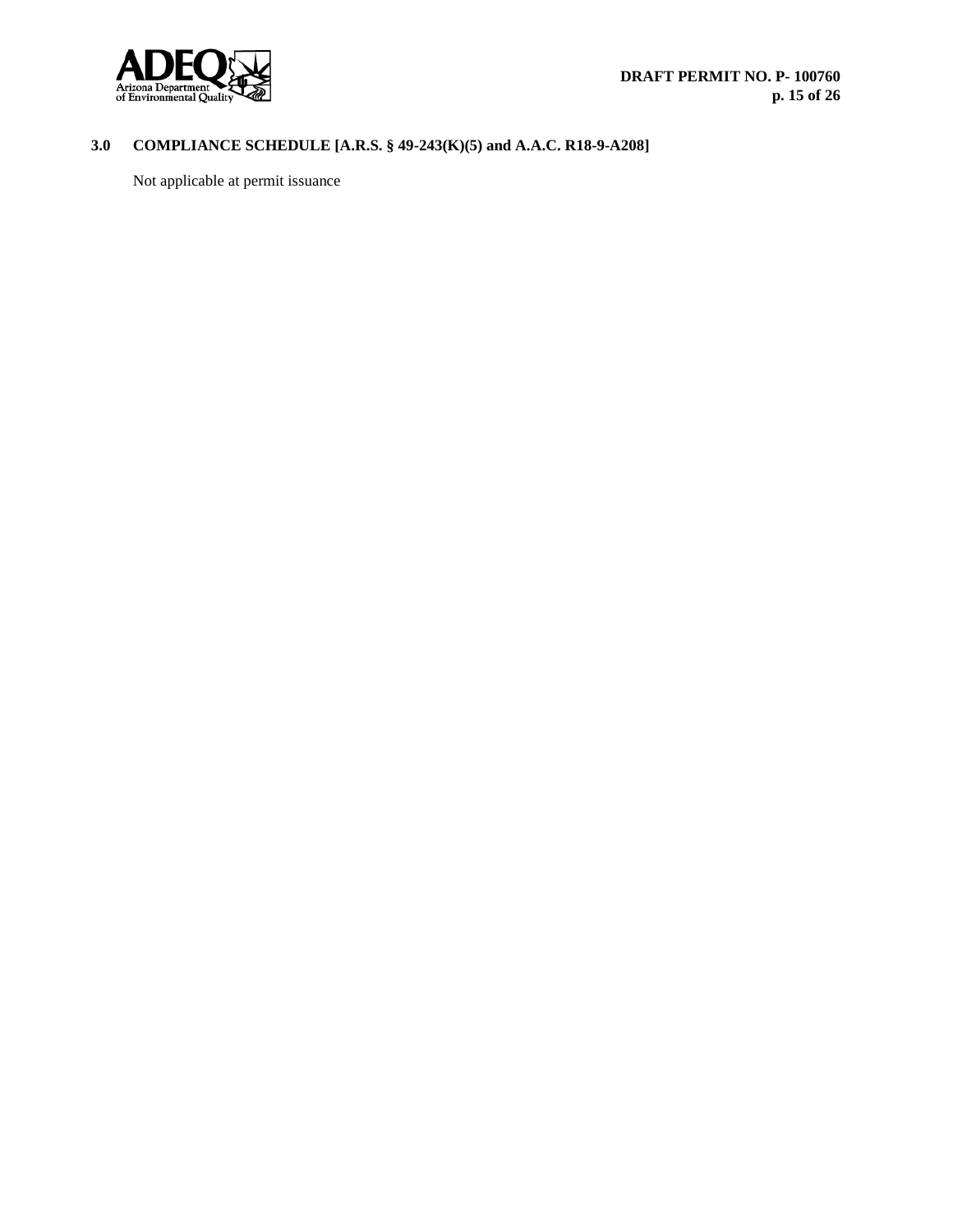

# **4.0 TABLES OF MONITORING REQUIREMENTS**

# **4.1 PRE-OPERATIONAL MONITORING (OR CONSTRUCTION REQUIREMENTS)**

Not applicable at permit issuance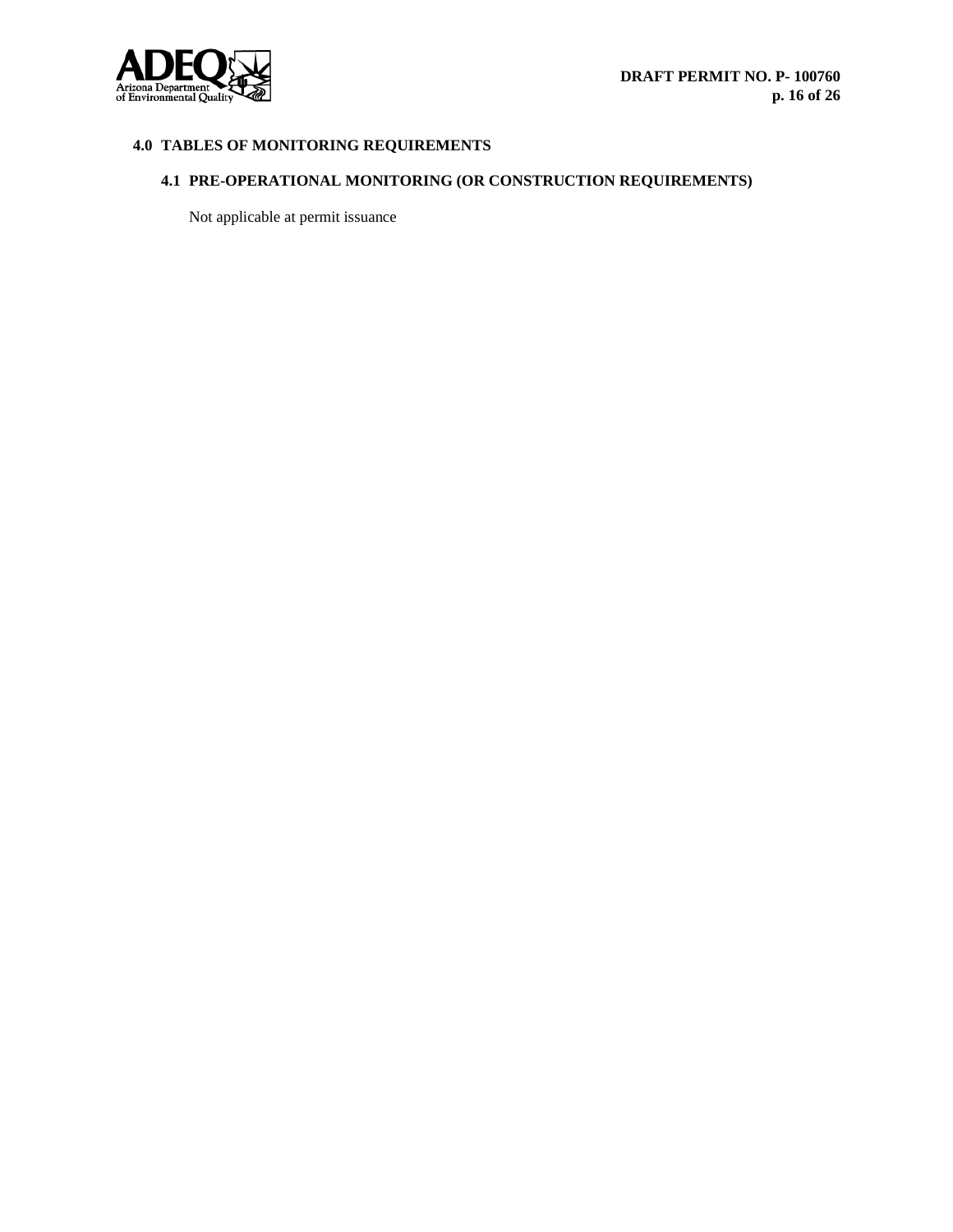

# **TABLE IA ROUTINE DISCHARGE MONITORING**

| <b>Sampling Point Number</b>                               |                                   | <b>Sampling Point Identification</b>                                                                              |                  | Latitude                            | Longitude                     |
|------------------------------------------------------------|-----------------------------------|-------------------------------------------------------------------------------------------------------------------|------------------|-------------------------------------|-------------------------------|
| $\mathbf{1}$                                               |                                   | Total flow of effluent and reclaimed<br>water                                                                     |                  | 35° 13' 29.25" N                    | $111^{\circ}$ 33' 16.18" W    |
| <b>Parameter</b>                                           | AL <sub>1</sub>                   | DL <sub>2</sub>                                                                                                   | <b>Units</b>     | <b>Sampling</b><br>Frequency        | <b>Reporting</b><br>Frequency |
| Total Flows: Daily4                                        | <b>Not</b><br><b>Establisheds</b> | Not<br>Established                                                                                                | mgd <sub>6</sub> | Daily                               | Quarterly                     |
| <b>Total Flow: Monthly Average</b>                         | 5.7                               | 6.0                                                                                                               | mgd              | Calculated<br>Monthly <sub>7</sub>  | Quarterly                     |
| $\overline{2}$                                             |                                   | Flow meter located in the booster<br>station building measuring reclaimed<br>water going to the Buffalo Park Tank |                  | 35° 13' 29.08" N                    | 111° 33' 24.7" W              |
| <b>Parameter</b>                                           | AL                                | <b>DL</b>                                                                                                         | <b>Units</b>     | <b>Sampling</b><br>Frequency        | <b>Reporting</b><br>Frequency |
| Flow to Reuse: Daily                                       | <b>Not</b><br>Established         | <b>Not</b><br>Established                                                                                         | mgd              | Daily                               | Quarterly                     |
| Flow to Reuse: Monthly<br>Average                          | <b>Not</b><br>Established         | <b>Not</b><br>Established                                                                                         | mgd              | Calculated<br>Monthly               | Quarterly                     |
| <b>Sampling Point Number</b>                               |                                   | <b>Sampling Point Identification</b>                                                                              |                  | Latitude                            | Longitude                     |
| 3                                                          |                                   | Flow meter located downstream of<br>dechlorination measuring effluent<br>going to the Rio de Flag Wash            |                  | 35° 13′ 33.3″ N                     | 111° 33' 13.95" W             |
| Parameter                                                  | AL                                | <b>DL</b>                                                                                                         | <b>Units</b>     | <b>Sampling</b><br>Frequency        | <b>Reporting</b><br>Frequency |
| Flow to the Rio de Flag wash:<br>Daily                     | <b>Not</b><br>Established         | <b>Not</b><br>Established                                                                                         | mgd              | Daily                               | Quarterly                     |
| Flow to Rio de Flag wash:<br>Monthly Average               | <b>Not</b><br>Established         | <b>Not</b><br>Established                                                                                         | mgd              | Calculated<br>Monthly               | Quarterly                     |
| <b>Sampling Point Number</b>                               |                                   | <b>Sampling Point Identification</b>                                                                              |                  | Latitude                            | Longitude                     |
| $\boldsymbol{4}$                                           | Club                              | Flow meter to Continental Country                                                                                 |                  | 35° 13' 27.3" N                     | 111° 33' 17.3" W              |
| <b>Parameter</b>                                           | AL                                | <b>DL</b>                                                                                                         | <b>Units</b>     | <b>Sampling</b><br><b>Frequency</b> | <b>Reporting</b><br>Frequency |
| Flow to Continental Country<br>Club lakes: Daily           | <b>Not</b><br>Established         | <b>Not</b><br>Established                                                                                         | mgd              | Daily                               | Quarterly                     |
| Flow to Continental Country<br>Club lakes: Monthly Average | <b>Not</b><br>Established         | <b>Not</b><br>Established                                                                                         | mgd              | Calculated<br>Monthly               | Quarterly                     |

 $1AL =$  Alert Level

<sup>5</sup>Not Established = Monitoring is required but no limits have been specified at the time of permit issuance.  $6mgd =$  million gallons per day

7Monthly = Monthly average of daily flow values (calculated value)

 $2DL = Discharge Limit$ 

<sup>3</sup>Total flow is the sum of the discharge to the reclaimed water distribution system, the Rio de Flag wash, and the Continental Country Club lakes.

<sup>4</sup>Flow shall be measured using a continuous recording flow meter which totals the flow daily.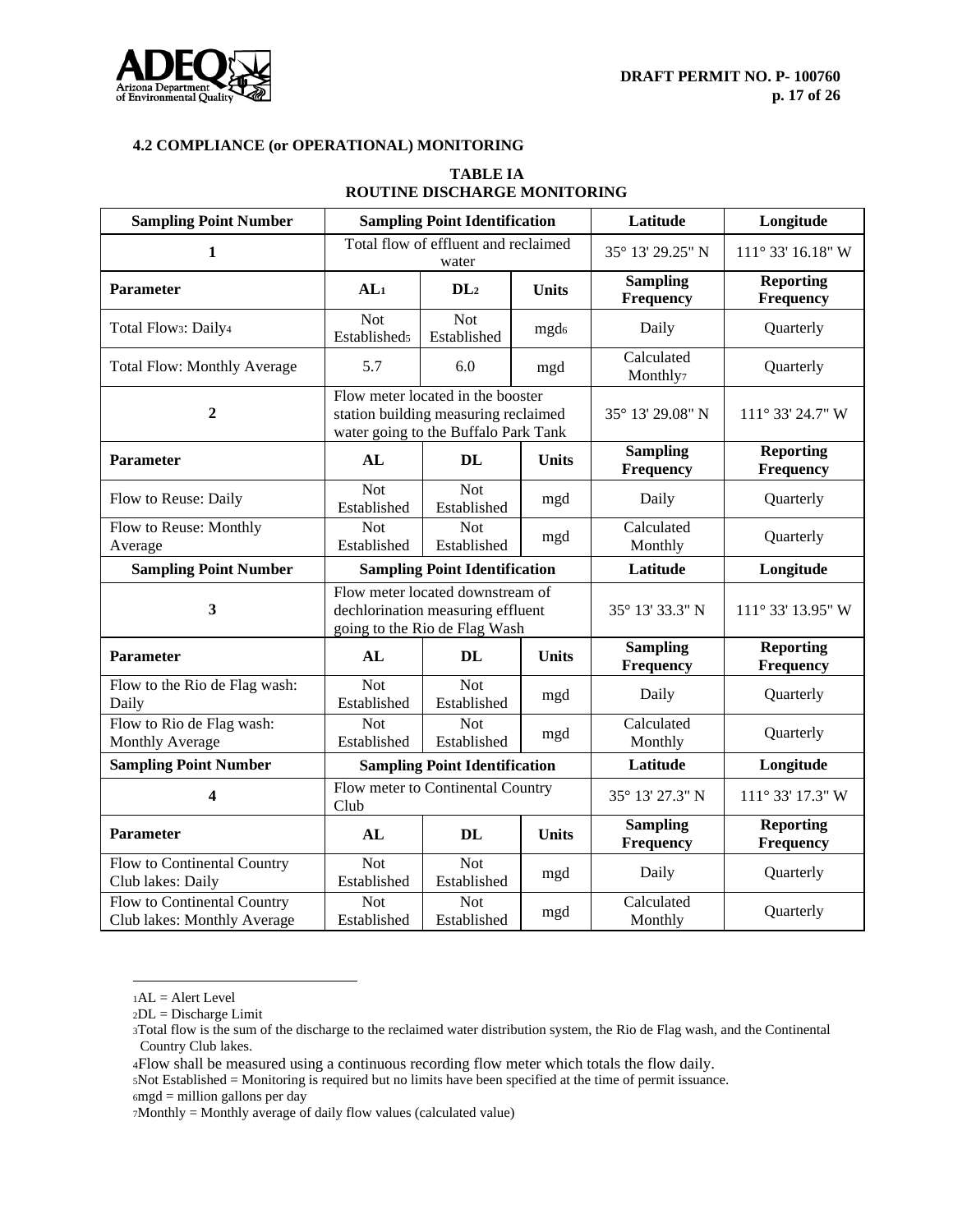

| <b>Sampling Point Number</b>                                              | <b>Sampling Point Identification</b>                   |              |                    | Latitude                            | Longitude                     |
|---------------------------------------------------------------------------|--------------------------------------------------------|--------------|--------------------|-------------------------------------|-------------------------------|
| 5                                                                         | Sample point for final effluent and<br>reclaimed water |              |                    | 35° 13′ 34.29.25″ N                 | $111^{\circ}$ 33' 16.18" W    |
| <b>Parameter</b>                                                          | AL                                                     | DL           | <b>Units</b>       | <b>Sampling</b><br><b>Frequency</b> | <b>Reporting</b><br>Frequency |
| E. coli:<br>Single-sample maximum                                         | <b>Not</b><br>Established                              | 15           | MPN <sub>8</sub>   | Daily <sup>9</sup>                  | Quarterly                     |
| E. coli: Four of<br>seven samples in a week10                             | <b>Not</b><br>Established                              | Non-detect11 | <b>MPN</b>         | Weekly Evaluation                   | Quarterly                     |
| Total Nitrogen <sub>12</sub> :<br>Five-sample rolling<br>geometric mean13 | 8.0                                                    | 10.0         | mg/l <sub>14</sub> | Monthly<br>Calculation              | Quarterly                     |
| <b>Metals</b> (total):                                                    |                                                        |              |                    |                                     |                               |
| Antimony                                                                  | 0.0048                                                 | 0.006        | mg/l               | Quarterly                           | Quarterly                     |
| Arsenic                                                                   | 0.04                                                   | 0.05         | mg/l               | Quarterly                           | Quarterly                     |
| Barium                                                                    | 1.60                                                   | 2.00         | mg/l               | Quarterly                           | Quarterly                     |
| Beryllium                                                                 | 0.0032                                                 | 0.004        | mg/l               | Quarterly                           | Quarterly                     |
| Cadmium                                                                   | 0.004                                                  | 0.005        | mg/l               | Quarterly                           | Quarterly                     |
| Chromium                                                                  | 0.08                                                   | 0.1          | mg/1               | Quarterly                           | Quarterly                     |
| Cyanide (as free cyanide)                                                 | 0.16                                                   | 0.2          | mg/1               | Quarterly                           | Quarterly                     |
| Fluoride                                                                  | 3.2                                                    | 4.0          | mg/1               | Quarterly                           | Quarterly                     |
| Lead                                                                      | 0.04                                                   | 0.05         | mg/l               | Quarterly                           | Quarterly                     |
| Mercury                                                                   | 0.0016                                                 | 0.002        | mg/l               | Quarterly                           | Quarterly                     |
| Nickel                                                                    | 0.08                                                   | 0.1          | mg/l               | Quarterly                           | Quarterly                     |
| Selenium                                                                  | 0.04                                                   | 0.05         | mg/1               | Quarterly                           | Quarterly                     |
| Thallium                                                                  | 0.0016                                                 | 0.002        | mg/l               | Quarterly                           | Quarterly                     |

# **TABLE IA ROUTINE DISCHARGE MONITORING** (Continued)

<sup>8</sup>MPN = most probable number per 100 ml. For MPN, a value of <2.2 shall be considered to be non-detect.

<sup>9</sup>For *E. coli*, "daily" sampling means every day in which a sample can practicably be obtained and delivered in sufficient time for proper analysis, provided that no less than four samples in each week are obtained and analyzed.

<sup>10</sup>Week means a seven-day period starting on Sunday and ending on the following Saturday. The reporting form for this parameter consists of 13 weeks per quarter.

<sup>11</sup>*E. coli* four (4) of the last seven (7) samples requires entering "Compliance" or "Non-compliance" on the SMRF for each day of the reporting period. Evaluate the daily *E. coli* result along with the results of the six (6) previous days. If four (4) or more of those results are non-detect, report "Compliance" for that day's entry on the SMRF. If three (3) or fewer of those results are non-detect, report "Non-compliance" for that day's entry.

 $12Total Nitrogen = Nitrate$  as  $N + Nitrite$  as  $N + Total Kjeldahl Nitrogen$ 

<sup>13</sup>The five-sample rolling geometric mean is determined by multiplying the five (5) most recent monthly sample

values together then taking the fifth root of the product. *Example:*  $GMs = \frac{5}{(m_1)(m_2)(m_3)(m_4)(m_5)}$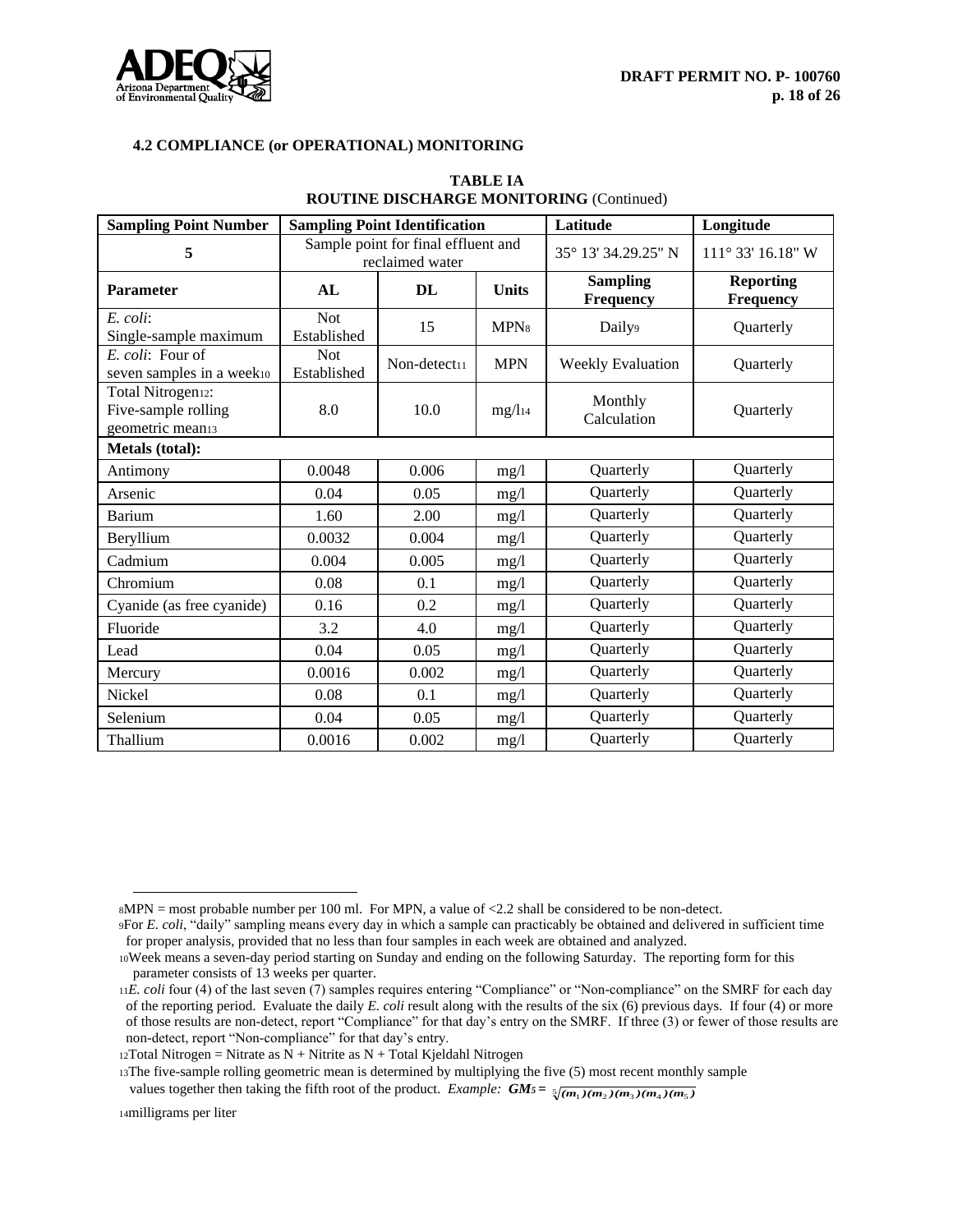

| <b>Parameter</b>                                               | AL     | <b>DL</b> | <b>Units</b> | <b>Sampling</b><br>Frequency | <b>Reporting</b><br><b>Frequency</b> |  |  |  |
|----------------------------------------------------------------|--------|-----------|--------------|------------------------------|--------------------------------------|--|--|--|
| Volatile and Semi-Volatile Organic Compounds (VOCs and SVOCs): |        |           |              |                              |                                      |  |  |  |
| Benzene                                                        | 0.004  | 0.005     | mg/l         | Annually                     | Annually                             |  |  |  |
| Carbon tetrachloride                                           | 0.004  | 0.005     | mg/l         | Annually                     | Annually                             |  |  |  |
| o-Dichlorobenzene                                              | 0.48   | 0.6       | mg/l         | Annually                     | Annually                             |  |  |  |
| para-Dichlorobenzene                                           | 0.06   | 0.075     | mg/1         | Annually                     | Annually                             |  |  |  |
| 1,2-Dichloroethane                                             | 0.004  | 0.005     | mg/l         | Annually                     | Annually                             |  |  |  |
| 1,1-Dichloroethylene                                           | 0.0056 | 0.007     | mg/l         | Annually                     | Annually                             |  |  |  |
| cis-1,2-Dichloroethylene                                       | 0.056  | 0.07      | mg/l         | Annually                     | Annually                             |  |  |  |
| trans-1,2-Dichloroethylene                                     | 0.08   | 0.1       | mg/l         | Annually                     | Annually                             |  |  |  |
| Dichloromethane                                                | 0.004  | 0.005     | mg/l         | Annually                     | Annually                             |  |  |  |
| 1,2-Dichloropropane                                            | 0.004  | 0.005     | mg/l         | Annually                     | Annually                             |  |  |  |
| Ethylbenzene                                                   | 0.56   | 0.7       | mg/l         | Annually                     | Annually                             |  |  |  |
| Hexachlorobenzene                                              | 0.0008 | 0.001     | mg/1         | Annually                     | Annually                             |  |  |  |
| Hexachlorocyclopentadiene                                      | 0.04   | 0.05      | mg/l         | Annually                     | Annually                             |  |  |  |
| Monochlorobenzene                                              | 0.08   | 0.1       | mg/l         | Annually                     | Annually                             |  |  |  |
| Styrene                                                        | 0.08   | 0.1       | mg/l         | Annually                     | Annually                             |  |  |  |
| Tetrachloroethylene                                            | 0.004  | 0.005     | mg/l         | Annually                     | Annually                             |  |  |  |
| Toluene                                                        | 0.8    | 1.0       | mg/1         | Annually                     | Annually                             |  |  |  |
| Trihalomethanes (total)15                                      | 0.08   | 0.1       | mg/l         | Annually                     | Annually                             |  |  |  |
| 1,1,1-Trichloroethane                                          | 0.16   | 0.2       | mg/l         | Annually                     | Annually                             |  |  |  |
| 1,2,4 - Trichlorobenzene                                       | 0.056  | 0.07      | mg/1         | Annually                     | Annually                             |  |  |  |
| 1,1,2 - Trichloroethane                                        | 0.004  | 0.005     | mg/l         | Annually                     | Annually                             |  |  |  |
| Trichloroethylene                                              | 0.004  | 0.005     | mg/l         | Annually                     | Annually                             |  |  |  |
| Vinyl Chloride                                                 | 0.0016 | 0.002     | mg/l         | Annually                     | Annually                             |  |  |  |
| Xylenes (Total)                                                | 8.0    | 10.0      | mg/l         | Annually                     | Annually                             |  |  |  |

# **TABLE IA ROUTINE DISCHARGE MONITORING (Continued)**

<sup>15</sup> Total Trihalomethanes are comprised of Bromoform, Bromodichloromethane, Chloroform, and Dibromochloromethane.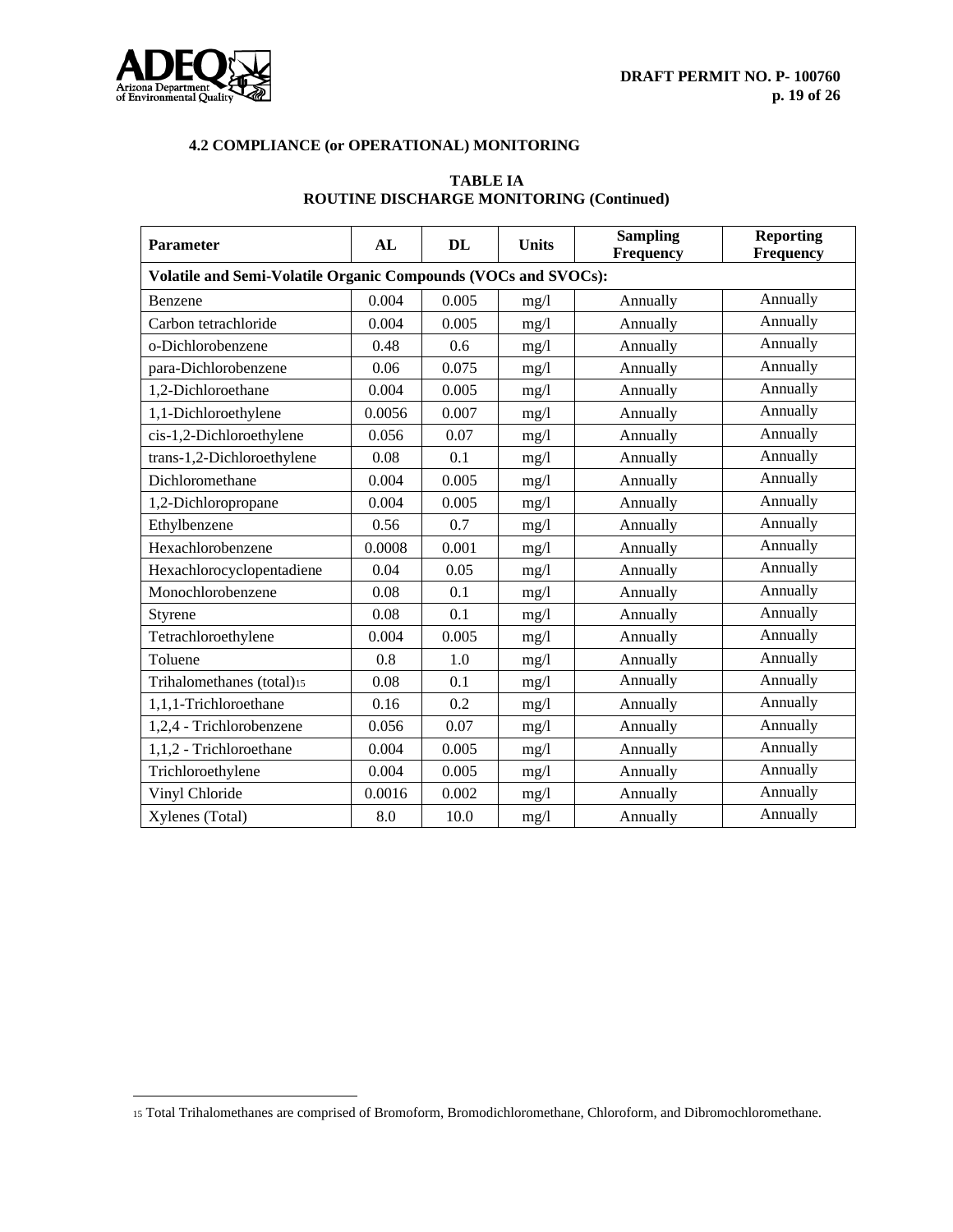

| <b>Sampling Point Number</b>                             | <b>Sampling Point</b><br><b>Identification</b>         |            | Latitude                  | Longitude                            |
|----------------------------------------------------------|--------------------------------------------------------|------------|---------------------------|--------------------------------------|
| 5                                                        | Sample point for final effluent<br>and reclaimed water |            | 35° 13′ 29.25″ N          | $111^{\circ}$ 33' 16.18" W           |
| <b>Parameter</b>                                         | <b>Units</b><br>$DL_{17}$                              |            | <b>Sampling Frequency</b> | <b>Reporting</b><br><b>Frequency</b> |
| Total Nitrogens: Five-sample<br>rolling geometric mean19 | 10.0<br>Mg/l                                           |            | Monthly<br>Calculations   | Quarterly                            |
| E. coli:<br>Single-sample maximum                        | 15<br>$MPN_{20}$                                       |            | Daily <sub>21</sub>       | Quarterly                            |
| <i>E. coli:</i> Four (4) of last<br>seven (7) samples    | Non-detect <sub>22</sub>                               | <b>MPN</b> | Daily Evaluation          | Quarterly                            |
| Turbidity <sub>23</sub> : Single reading                 | 5.0                                                    | $NTU_{24}$ | Daily <sub>25</sub>       | <b>Ouarterly</b>                     |
| Turbidity: 24-hour average <sub>26</sub>                 | 2.0                                                    | <b>NTU</b> | Daily Calculation         | Quarterly                            |

#### **TABLE IB RECLAIMED WATER MONITORING - CLASS A+**<sup>16</sup>

<sup>16</sup>Reclaimed water monitoring is in addition to routine discharge monitoring.

 $17DL = Discharge Limit$ 

<sup>18</sup>Nitrate N, plus Nitrite N, plus Total Kjeldahl Nitrogen (TKN)

<sup>19</sup>The five-sample rolling geometric mean is determined by multiplying the five (5) most recent monthly sample

values together then taking the fifth root of the product. *Example:*  $GMs = \frac{1}{2}(m_1)(m_2)(m_3)(m_4)(m_5)$ 

<sup>20</sup>MPN = most probable number per 100 ml. For MPN, a value of <2.2 shall be considered to be non-detect.

<sup>21</sup>For *E. coli* **only**, "daily" sampling means every day in which a sample can practicably be obtained and delivered in sufficient time for proper analysis, provided that no less than four (4) samples in each seven-day period are obtained and analyzed.

<sup>22</sup>*E. coli* four (4) of the last seven (7) samples requires entering "Compliance" or "Non-compliance" on the SMRF for each day of the reporting period. Evaluate the daily *E. coli* result along with the results of the six (6) previous samples. If four (4) or more of those results are non-detect, report "Compliance" for that day's entry on the SMRF. If three (3) or fewer of those results are non-detect, report "Non-compliance" for that day's entry. For days when there is no flow of reclaimed water, the daily *E. coli* result is considered "non-detect" for the purpose of evaluating the seven (7) sample results for the SMRF entry.

<sup>23</sup>Turbidimeter shall have a signal averaging time not exceeding 120 seconds. Occasional spikes due to back-flushing or instrument malfunction shall not be considered an exceedance. All exceedances must be explained and submitted to the Department with the corresponding quarterly SMRF.

 $24NTU = \text{Nephelometric Turbidity Units}$ 

<sup>25</sup>For the single turbidity reading, report the maximum reading during the 24-hour period when the reclaimed water pumps are running.

<sup>26</sup>The 24-hour average is a rolling average when the reclaimed water pumps are running.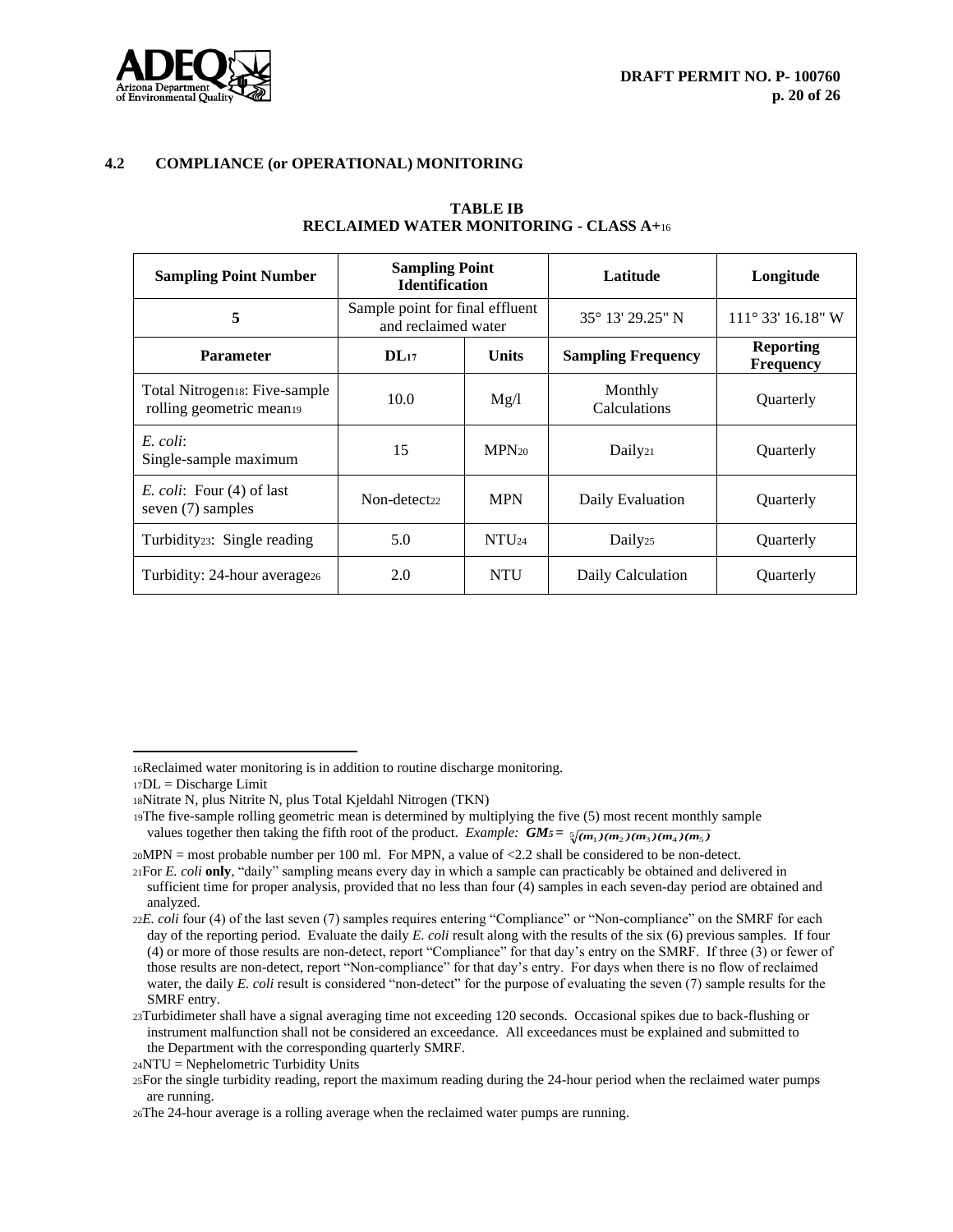

| <b>Sampling Point Number</b>     |                                         | <b>Sampling Point Identification</b>                                                     | Latitude          | Longitude                    |                               |
|----------------------------------|-----------------------------------------|------------------------------------------------------------------------------------------|-------------------|------------------------------|-------------------------------|
| 6                                |                                         | Groundwater monitoring well POC 1 located<br>approximately 500 feet northeast of the WRP | 35° 13′ 36.087" N | $111^{\circ}$ 33' 12.481" W  |                               |
| Parameter                        | AL <sub>27</sub>                        | AQL28                                                                                    | <b>Units</b>      | <b>Sampling</b><br>Frequency | <b>Reporting</b><br>Frequency |
| Groundwater Level                | Monitor <sub>29</sub>                   | <b>Not</b><br>applicable                                                                 | Feet bgs30        | Quarterly                    | Quarterly                     |
| Total Nitrogen <sub>31</sub> :   | 8.0                                     | 10.0                                                                                     | $mg/$ 32          | Quarterly<br>Calculation     | Quarterly                     |
| Nitrate-Nitrite as N             | 8.0                                     | 10.0                                                                                     | mg/1              | Quarterly<br>Calculation     | Quarterly                     |
| Nitrate as N                     | 8.0                                     | 10.0                                                                                     | mg/1              | Quarterly                    | Quarterly                     |
| Nitrite as N                     | 0.8                                     | 1.0                                                                                      | mg/1              | Quarterly                    | Quarterly                     |
| Total Kjeldahl Nitrogen<br>(TKN) | <b>Not</b><br>Established <sub>33</sub> | <b>Not</b><br>Established                                                                | mg/1              | Quarterly                    | Quarterly                     |
| E. Coli                          | <b>Not</b><br>Established               | Non-detect <sub>34</sub>                                                                 | MPN <sub>35</sub> | Quarterly                    | Quarterly                     |
| Metals (total):                  |                                         |                                                                                          |                   |                              |                               |
| Antimony                         | 0.0048                                  | 0.006                                                                                    | mg/1              | Annually                     | Annually                      |
| Arsenic                          | 0.04                                    | 0.05                                                                                     | mg/1              | Annually                     | Annually                      |
| <b>Barium</b>                    | 1.60                                    | 2.00                                                                                     | mg/1              | Annually                     | Annually                      |
| Beryllium                        | 0.0032                                  | 0.004                                                                                    | mg/1              | Annually                     | Annually                      |
| Cadmium                          | 0.004                                   | 0.005                                                                                    | mg/l              | Annually                     | Annually                      |
| Chromium                         | 0.08                                    | 0.1                                                                                      | mg/1              | Annually                     | Annually                      |
| Cyanide (as free cyanide)        | 0.16                                    | 0.2                                                                                      | mg/1              | Annually                     | Annually                      |
| Fluoride                         | 3.2                                     | 4.0                                                                                      | mg/1              | Annually                     | Annually                      |
| Lead                             | 0.04                                    | 0.05                                                                                     | mg/1              | Annually                     | Annually                      |
| Mercury                          | 0.0016                                  | 0.002                                                                                    | mg/1              | Annually                     | Annually                      |
| Nickel                           | 0.08                                    | 0.1                                                                                      | mg/1              | Annually                     | Annually                      |
| Selenium                         | 0.04                                    | 0.05                                                                                     | mg/1              | Annually                     | Annually                      |
| Thallium                         | 0.0016                                  | 0.002                                                                                    | mg/l              | Annually                     | Annually                      |

## **TABLE II GROUNDWATER MONITORING – POC-1**

<sup>28</sup> AQL = Aquifer Quality Limit

<sup>27</sup>  $AL =$  Alert Level

<sup>29</sup> Monitoring is required no limits have be established,

<sup>30</sup> bgs = below ground surface

<sup>31</sup> Total Nitrogen is equal to Nitrate as N plus Nitrite as N plus TKN.

 $32 \text{ mg/l} = \text{milligrams per liter}$ 

<sup>33</sup> Not Established means monitoring is required, but no limits are specified.

<sup>34</sup>Non-detect - For MPN a value of <2.2 shall be considered to be non-detect

<sup>35</sup> MPN = most probable number per 100 ml.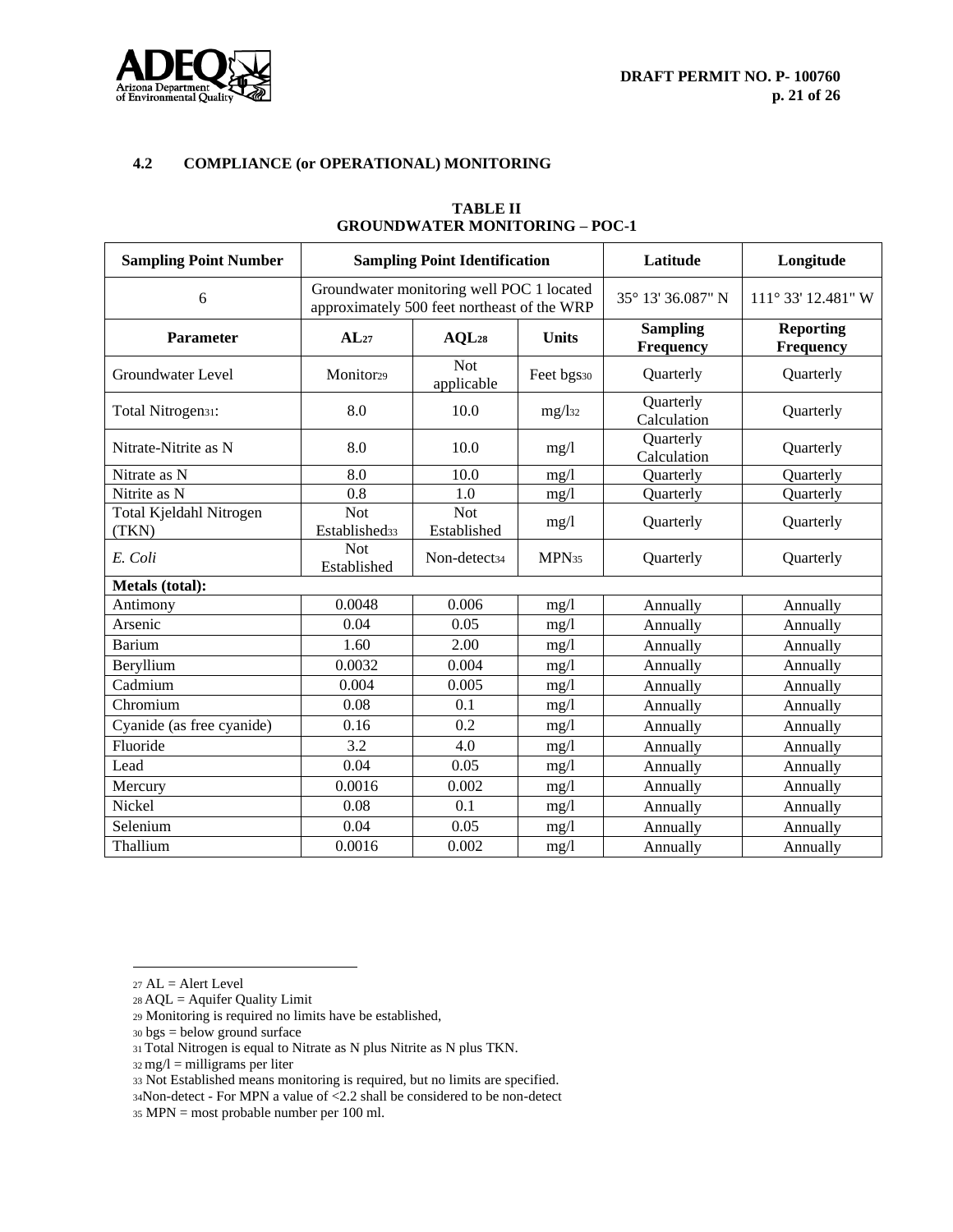

# **TABLE IIA GROUNDWATER MONITORING** (Continued)

| Parameter                                                      | AL     | <b>AQL</b> | <b>Units</b> | <b>Sampling</b><br>Frequency | <b>Reporting</b><br>Frequency |  |  |  |
|----------------------------------------------------------------|--------|------------|--------------|------------------------------|-------------------------------|--|--|--|
| Volatile and Semi-Volatile Organic Compounds (VOCs and SVOCs): |        |            |              |                              |                               |  |  |  |
| Benzene                                                        | 0.004  | 0.005      | mg/1         | Annually                     | Annually                      |  |  |  |
| Carbon tetrachloride                                           | 0.004  | 0.005      | mg/1         | Annually                     | Annually                      |  |  |  |
| o-Dichlorobenzene                                              | 0.48   | 0.6        | mg/1         | Annually                     | Annually                      |  |  |  |
| para-Dichlorobenzene                                           | 0.06   | 0.075      | mg/1         | Annually                     | Annually                      |  |  |  |
| 1,2-Dichloroethane                                             | 0.004  | 0.005      | mg/1         | Annually                     | Annually                      |  |  |  |
| 1,1-Dichloroethylene                                           | 0.0056 | 0.007      | mg/1         | Annually                     | Annually                      |  |  |  |
| cis-1,2-Dichloroethylene                                       | 0.056  | 0.07       | mg/1         | Annually                     | Annually                      |  |  |  |
| trans-1,2-Dichloroethylene                                     | 0.08   | 0.1        | mg/1         | Annually                     | Annually                      |  |  |  |
| Dichloromethane                                                | 0.004  | 0.005      | mg/1         | Annually                     | Annually                      |  |  |  |
| 1,2-Dichloropropane                                            | 0.004  | 0.005      | mg/1         | Annually                     | Annually                      |  |  |  |
| Ethylbenzene                                                   | 0.56   | 0.7        | mg/1         | Annually                     | Annually                      |  |  |  |
| Monochlorobenzene                                              | 0.08   | 0.1        | mg/1         | Annually                     | Annually                      |  |  |  |
| Styrene                                                        | 0.08   | 0.1        | mg/1         | Annually                     | Annually                      |  |  |  |
| Tetrachloroethylene                                            | 0.004  | 0.005      | mg/l         | Annually                     | Annually                      |  |  |  |
| Toluene                                                        | 0.8    | 1.0        | mg/1         | Annually                     | Annually                      |  |  |  |
| Trihalomethanes (total)36                                      | 0.08   | 0.1        | mg/l         | Annually                     | Annually                      |  |  |  |
| 1,1,1-Trichloroethane                                          | 0.16   | 0.2        | mg/1         | Annually                     | Annually                      |  |  |  |
| 1,2,4 - Trichlorobenzene                                       | 0.056  | 0.07       | mg/l         | Annually                     | Annually                      |  |  |  |
| 1,1,2 - Trichloroethane                                        | 0.004  | 0.005      | mg/1         | Annually                     | Annually                      |  |  |  |
| Trichloroethylene                                              | 0.004  | 0.005      | mg/l         | Annually                     | Annually                      |  |  |  |
| Vinyl Chloride                                                 | 0.0016 | 0.002      | mg/1         | Annually                     | Annually                      |  |  |  |
| Xylenes (Total)                                                | 8.0    | 10.0       | mg/l         | Annually                     | Annually                      |  |  |  |

<sup>36</sup>Total Trihalomethanes are comprised of Bromoform, Bromodichloromethane, Chloroform, and Dibromochloromethane.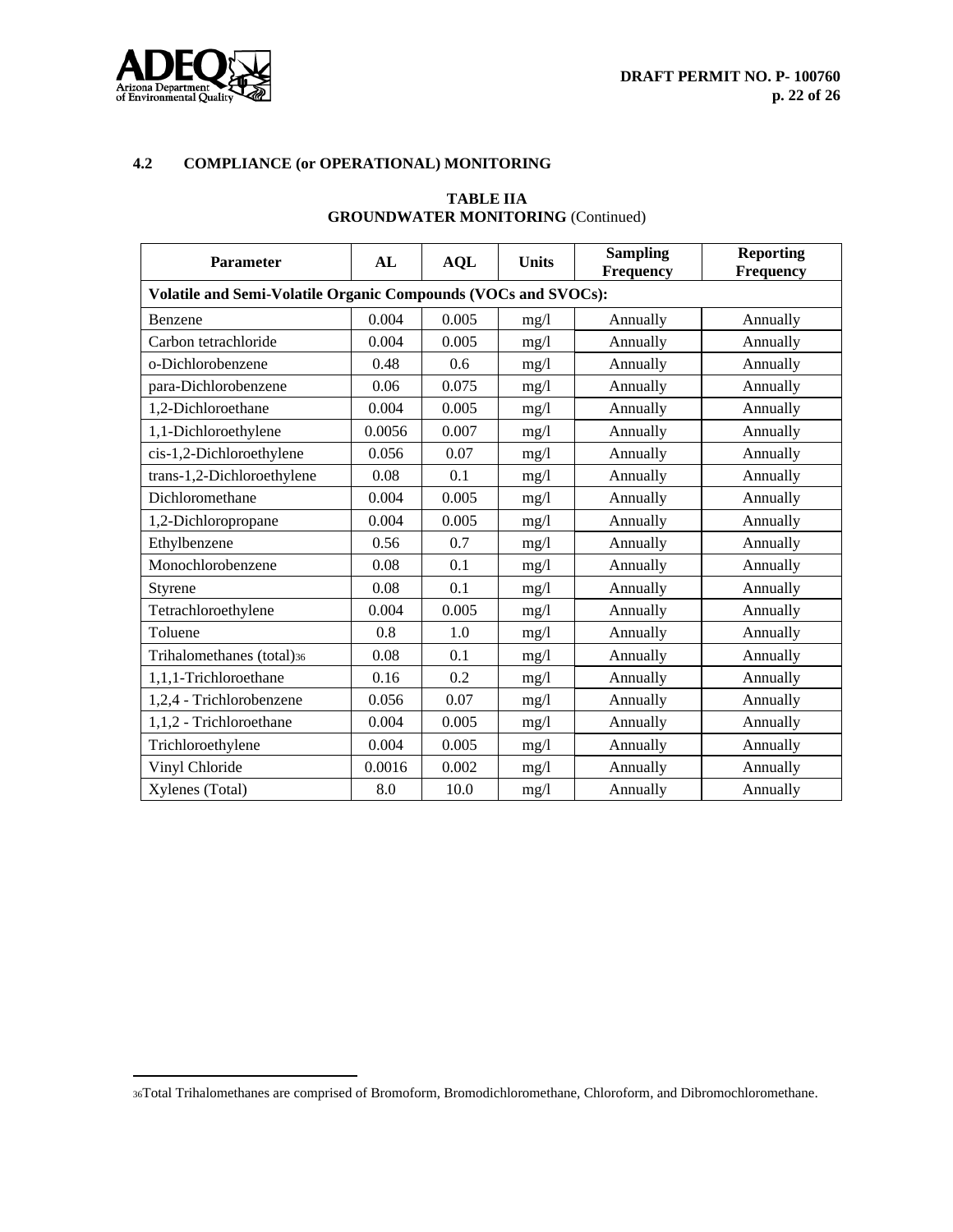

| <b>Pollution Control</b><br><b>Structure/Parameter</b> | <b>Performance Level</b>                                                  | <b>Inspection Frequency</b> |
|--------------------------------------------------------|---------------------------------------------------------------------------|-----------------------------|
| Sludge Stabilization Basin Freeboard                   | One $(1)$ linear foot                                                     | Weekly                      |
| Pump Integrity                                         | Good working condition                                                    | Weekly                      |
| <b>Treatment Plant Components</b>                      | Good working condition                                                    | Weekly                      |
| Sludge Stabilization Basin Berm<br>Integrity           | No visible structural damage,<br>breach, or erosion of embankments        | Weekly                      |
| Sludge Stabilization Basin Liner<br>Integrity          | No cracks or leaks that would<br>exceed a leakage rate of 550<br>gpd/acre | Weekly                      |

# **TABLE III FACILITY INSPECTION** (**OPERATIONAL MONITORING**) **- LOG BOOK<sup>37</sup>**

<sup>37</sup>The permittee shall record the inspection performance levels in a log book as per Section 2.7.2, and report any violations or exceedances as per Section 2.7.3. In the case of an exceedance, identify which structure exceeds the performance level in the log book.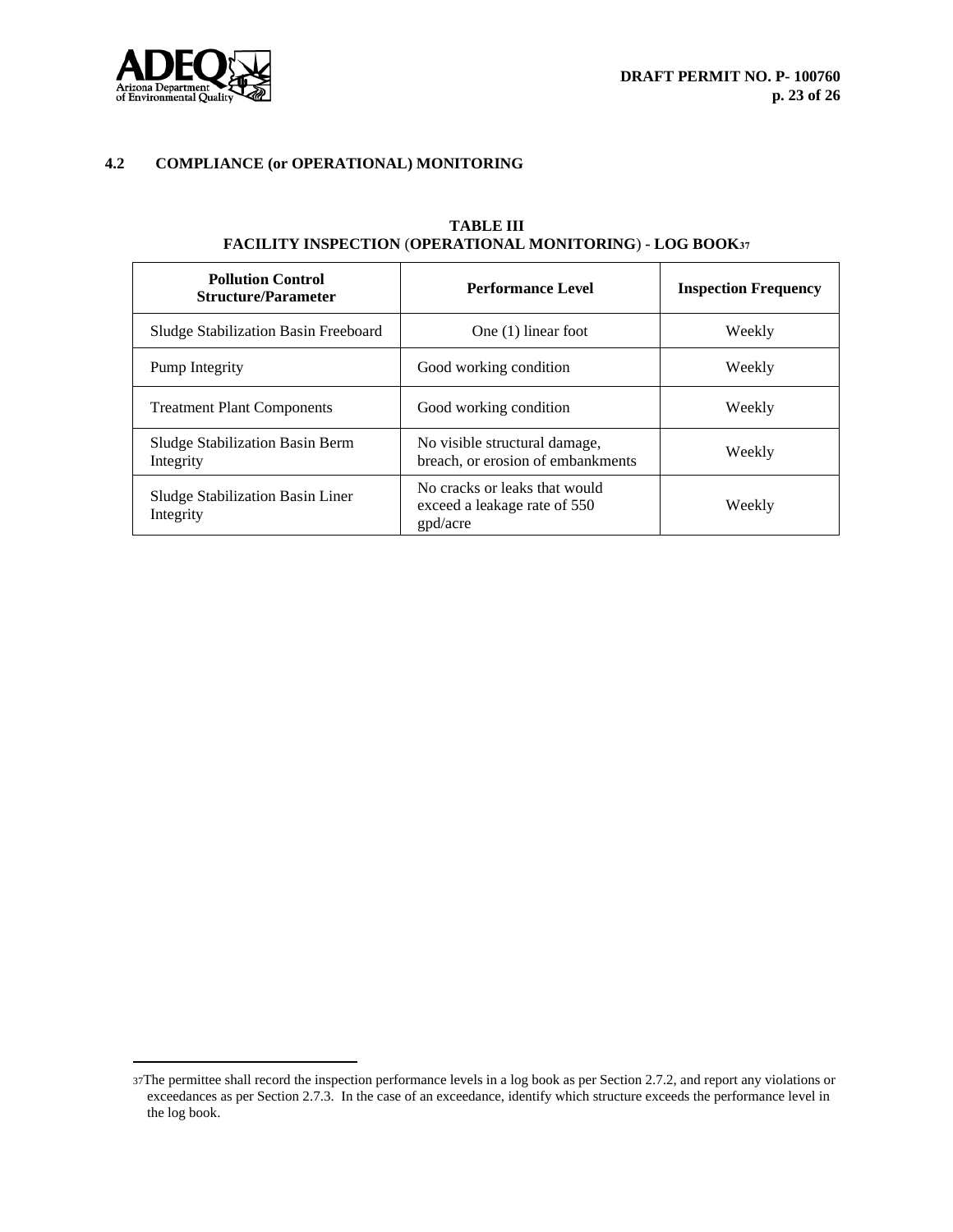

# **5.0 REFERENCES AND PERTINENT INFORMATION**

The terms and conditions set forth in this permit have been developed based upon the information contained in the following, which are on file with the Department:

|                | 1. APP Application dated:     | December 20, 2018 |
|----------------|-------------------------------|-------------------|
| 2.             | Contingency Plan, dated:      | <b>July 2011</b>  |
| 3.             | Final Engineering Memo dated: | July 10, 2019     |
| 4.             | Final Hydrologist Memo dated: | September 3, 2019 |
| 5 <sub>1</sub> | Public Notice date:           | <b>TBD</b>        |
|                | 6. Public Hearing dated:      | Not applicable.   |
| 7.             | Responsiveness Summary dated: | Not applicable.   |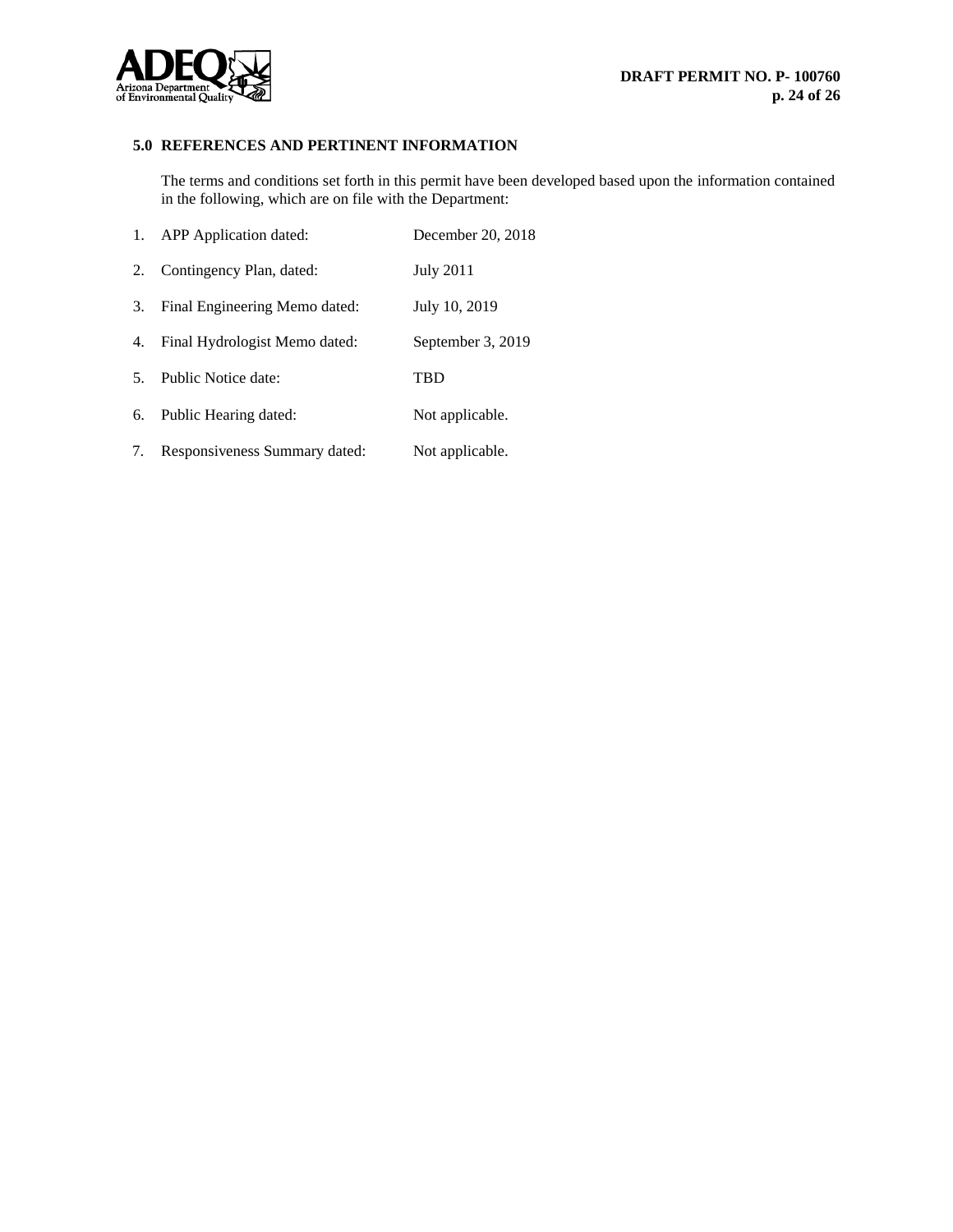

# **6.0 NOTIFICATION PROVISIONS**

#### **6.1 Annual Registration Fees**

The permittee is notified of the obligation to pay an Annual Registration Fee to ADEQ. The Annual Registration Fee is based on the amount of daily influent or discharge of pollutants in gallons per day (gpd) as established by A.R.S. **§** 49-242.

## **6.2 Duty to Comply [A.R.S. §§ 49-221 through 263]**

The permittee is notified of the obligation to comply with all conditions of this permit and all applicable provisions of Title 49, Chapter 2, Articles 1, 2 and 3 of the Arizona Revised Statutes, Title 18, Chapter 9, Articles 1 through 4, and Title 18, Chapter 11, Article 4 of the Arizona Administrative Code. Any permit non-compliance constitutes a violation and is grounds for an enforcement action pursuant to Title 49, Chapter 2, Article 4 or permit amendment, suspension, or revocation.

#### **6.3 Duty to Provide Information [A.R.S. §§ 49-243(K)(2) and 49-243(K)(8)]**

The permittee shall furnish to the Director, or an authorized representative, within a time specified, any information which the Director may request to determine whether cause exists for amending or terminating this permit, or to determine compliance with this permit. The permittee shall also furnish to the Director, upon request, copies of records required to be kept by this permit.

#### **6.4 Compliance with Aquifer Water Quality Standards [A.R.S. §§ 49-243(B)(2) and 49-243(B)(3)]**

The permittee shall not cause or contribute to a violation of an Aquifer Water Quality Standard (AWQS) at the applicable point of compliance (POC) for the facility. Where, at the time of issuance of the permit, an aquifer already exceeds an AWQS for a pollutant, the permittee shall not discharge that pollutant so as to further degrade, at the applicable point of compliance for the facility, the water quality of any aquifer for that pollutant.

# **6.5 Technical and Financial Capability [A.R.S. §§ 49-243(K)(8) and 49-243(N) and A.A.C. R18-9-A202(B) and R18-9-A203(E) and (F)]**

The permittee shall have and maintain the technical and financial capability necessary to fully carry out the terms and conditions of this permit. Any bond, insurance policy, trust fund, or other financial assurance mechanism provided as a demonstration of financial capability in the permit application, pursuant to A.A.C. R18-9-A203(C), shall be in effect prior to any discharge authorized by this permit and shall remain in effect for the duration of the permit.

#### **6.6 Reporting of Bankruptcy or Environmental Enforcement [A.A.C. R18-9-A207(C)]**

The permittee shall notify the Director within five days after the occurrence of any one of the following:

- 1. the filing of bankruptcy by the permittee; or
- 2. the entry of any order or judgment not issued by the Director against the permittee for the enforcement of any environmental protection statute or rule.

#### **6.7 Monitoring and Records [A.R.S. § 49-243(K)(8) and A.A.C. R18-9-A206]**

The permittee shall conduct any monitoring activity necessary to assure compliance with this permit, with the applicable water quality standards established pursuant to A.R.S. §§ 49-221 and 49-223 and §§ 49-241 through 49-252.